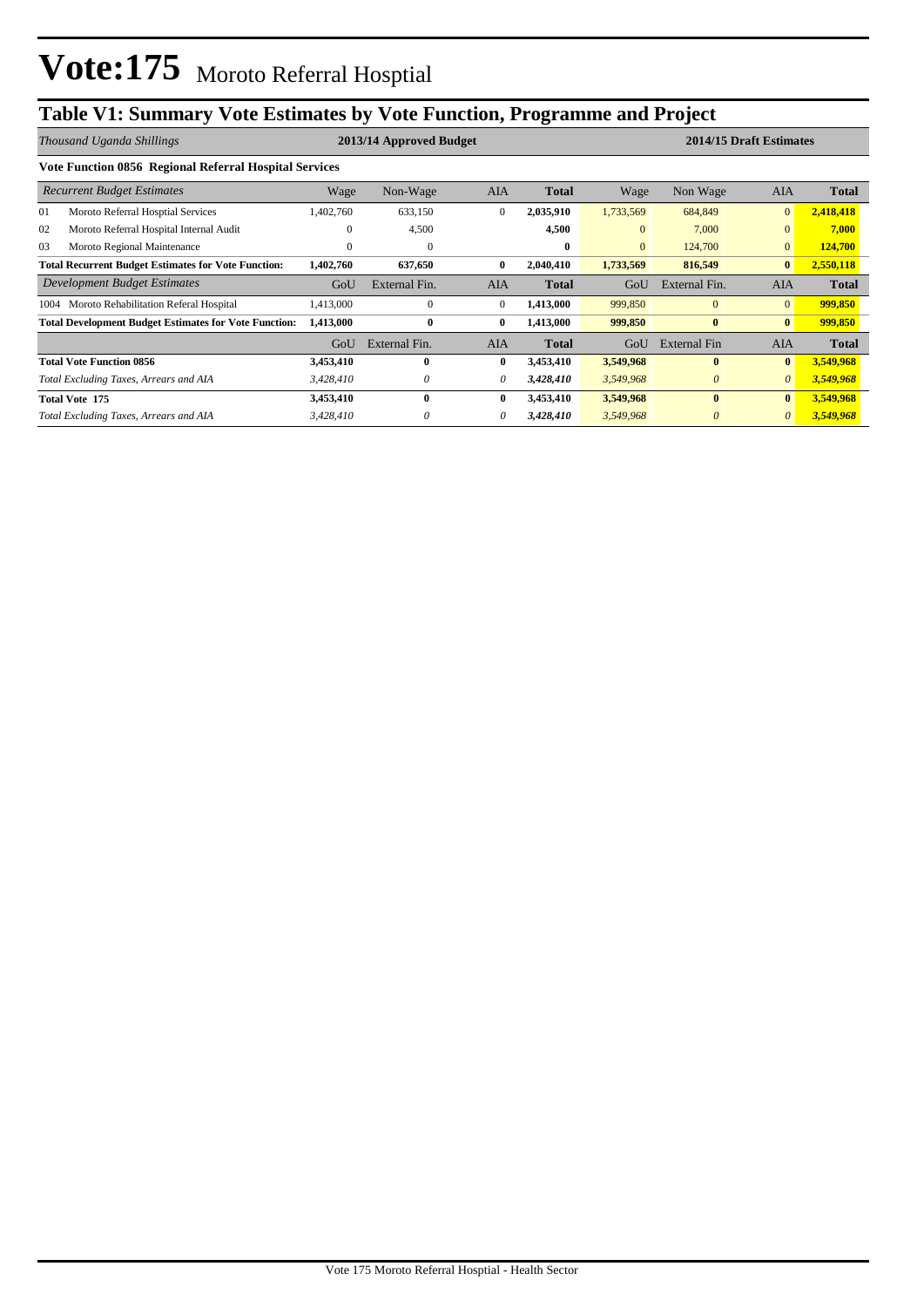# **Vote:175** Moroto Referral Hosptial

# **Table V2: Summary Vote Estimates by Item**

| GoU External Fin.<br>AIA<br>GoU External Fin.<br>AIA<br><b>Total</b><br>Total<br>$\boldsymbol{\theta}$<br><b>Employees, Goods and Services (Outputs Provided)</b><br>2,040,410<br>0<br>0<br>2,040,410<br>$\boldsymbol{\theta}$<br>2,550,118<br>2,550,118<br>211101 General Staff Salaries<br>1,402,760<br>$\boldsymbol{0}$<br>$\boldsymbol{0}$<br>1,402,760<br>$\mathbf{0}$<br>1,733,569<br>1,733,569<br>74,105<br>211103 Allowances<br>68,500<br>$\bf{0}$<br>68,500<br>74,105<br>$\mathbf{0}$<br>$\bf{0}$<br>5,800<br>$\mathbf{0}$<br>5,800<br>5,850<br>$\mathbf{0}$<br>$\boldsymbol{0}$<br>5,850<br>213001 Medical expenses (To employees)<br>4,000<br>4,750<br>$\mathbf{0}$<br>$\boldsymbol{0}$<br>4,750<br>213002 Incapacity, death benefits and funeral expenses<br>$\boldsymbol{0}$<br>4,000<br>3,000<br>10,500<br>$\mathbf{0}$<br>$\boldsymbol{0}$<br>10,500<br>221001 Advertising and Public Relations<br>$\mathbf{0}$<br>3,000<br>9,500<br>9,500<br>221002 Workshops and Seminars<br>13,200<br>$\boldsymbol{0}$<br>13,200<br>$\mathbf{0}$<br>$\boldsymbol{0}$<br>9,600<br>$\mathbf{0}$<br>221003 Staff Training<br>9,600<br>9,500<br>$\boldsymbol{0}$<br>9,500<br>0<br>3,000<br>3,000<br>$\boldsymbol{0}$<br>$\mathbf{0}$<br>221004 Recruitment Expenses<br>$\boldsymbol{0}$<br>$\mathbf{0}$<br>$\mathbf{0}$<br>221006 Commissions and related charges<br>14,000<br>$\boldsymbol{0}$<br>14,000<br>14,000<br>$\boldsymbol{0}$<br><b>14,000</b><br>2,072<br>$\boldsymbol{0}$<br>$\mathbf{0}$<br>$\mathbf{0}$<br>221007 Books, Periodicals & Newspapers<br>2,072<br>2,072<br>2,072<br>$\boldsymbol{0}$<br>10,000<br>$\boldsymbol{0}$<br>9,500<br>221008 Computer supplies and Information Technology (IT)<br>10,000<br>$\boldsymbol{0}$<br>9,500<br>$\mathbf{0}$<br>$\boldsymbol{0}$<br>11,100<br>10,000<br>$\mathbf{0}$<br>$\mathbf{0}$<br>10,000<br>221009 Welfare and Entertainment<br>11,100<br>$\mathbf{0}$<br>$\mathbf{0}$<br>221010 Special Meals and Drinks<br>11,100<br>$\bf{0}$<br>11,100<br>11,200<br>11,200<br>18,990<br>$\mathbf{0}$<br>$\mathbf{0}$<br>21,490<br>221011 Printing, Stationery, Photocopying and Binding<br>18,990<br>$\bf{0}$<br>21,490<br>$\boldsymbol{0}$<br>$\boldsymbol{0}$<br>$\mathbf{0}$<br>$\mathbf{0}$<br>4,500<br>221012 Small Office Equipment<br>4,000<br>4,000<br>4,500<br>221014 Bank Charges and other Bank related costs<br>3,500<br>$\boldsymbol{0}$<br>$\boldsymbol{0}$<br>3,000<br>$\mathbf{0}$<br>$\boldsymbol{0}$<br>3,000<br>3,500<br>2,500<br>$\mathbf{0}$<br>$\mathbf{0}$<br>221017 Subscriptions<br>$\bf{0}$<br>$\boldsymbol{0}$<br>2,500<br>2,500<br>2,500<br>$\mathbf{0}$<br>$\mathbf{0}$<br>11,360<br>222001 Telecommunications<br>11,000<br>$\boldsymbol{0}$<br>11,000<br>11,360<br>500<br>$\mathbf{0}$<br>500<br>$\mathbf{0}$<br>$\mathbf{0}$<br>$\bf{0}$<br>222002 Postage and Courier<br>223001 Property Expenses<br>30,000<br>$\boldsymbol{0}$<br>30,000<br>22,000<br>$\mathbf{0}$<br>$\boldsymbol{0}$<br>22,000<br>$\boldsymbol{0}$<br>223003 Rent – (Produced Assets) to private entities<br>38,000<br>$\boldsymbol{0}$<br>38,000<br>36,000<br>$\mathbf{0}$<br>$\boldsymbol{0}$<br>36,000<br>$\boldsymbol{0}$<br>$\mathbf{0}$<br>$\mathbf{0}$<br>7,500<br>223004 Guard and Security services<br>7,500<br>7,500<br>7,500<br>223005 Electricity<br>30,000<br>$\mathbf{0}$<br>30,000<br>35,000<br>$\mathbf{0}$<br>$\boldsymbol{0}$<br>35,000<br>20,000<br>$\mathbf{0}$<br>$\mathbf{0}$<br>223006 Water<br>25,000<br>$\boldsymbol{0}$<br>25,000<br>20,000<br>5,000<br>5,000<br>223007 Other Utilities- (fuel, gas, firewood, charcoal)<br>5,000<br>$\bf{0}$<br>$\boldsymbol{0}$<br>5,000<br>$\mathbf{0}$<br>$\boldsymbol{0}$<br>$\boldsymbol{0}$<br>223901 Rent – (Produced Assets) to other govt. units<br>15,500<br>$\boldsymbol{0}$<br>$\boldsymbol{0}$<br>15,500<br>15,500<br>$\boldsymbol{0}$<br>15,500<br>$\mathbf{0}$<br>224002 General Supply of Goods and Services<br>88,510<br>$\bf{0}$<br>$\boldsymbol{0}$<br>88,510<br>$\mathbf{0}$<br>$\mathbf{0}$<br>$\boldsymbol{0}$<br>$\bf{0}$<br>104,005<br>$\mathbf{0}$<br>104,005<br>224004 Cleaning and Sanitation<br>$\boldsymbol{0}$<br>$\boldsymbol{0}$<br>$\bf{0}$<br>7,000<br>$\mathbf{0}$<br>$\mathbf{0}$<br>7,000<br>224005 Uniforms, Beddings and Protective Gear<br>$\boldsymbol{0}$<br>$\mathbf{0}$<br>3,000<br>225001 Consultancy Services- Short term<br>3,000<br>$\boldsymbol{0}$<br>$\mathbf{0}$<br>$\boldsymbol{0}$<br>3,000<br>3,000<br>227001 Travel inland<br>$\mathbf{0}$<br>$\mathbf{0}$<br>$\mathbf{0}$<br>95,150<br>95,150<br>118,450<br>118,450<br>1,800<br>$\boldsymbol{0}$<br>1,800<br>5,800<br>$\mathbf{0}$<br>$\mathbf{0}$<br>5,800<br>227002 Travel abroad<br>$\boldsymbol{0}$<br>$\boldsymbol{0}$<br>47,300<br>$\mathbf{0}$<br>$\mathbf{0}$<br>227004 Fuel, Lubricants and Oils<br>37,000<br>37,000<br>47,300<br>228001 Maintenance - Civil<br>19,828<br>$\bf{0}$<br>$\boldsymbol{0}$<br>19,828<br>31,127<br>$\mathbf{0}$<br>$\boldsymbol{0}$<br>31,127<br>228002 Maintenance - Vehicles<br>38,000<br>38,000<br>70,000<br>$\mathbf{0}$<br>$\boldsymbol{0}$<br>70,000<br>0<br>83,040<br>4,500<br>$\mathbf{0}$<br>$\boldsymbol{0}$<br>4,500<br>83,040<br>$\overline{0}$<br>$\overline{0}$<br>228003 Maintenance – Machinery, Equipment & Furniture<br>3,000<br>$\boldsymbol{0}$<br>$\boldsymbol{0}$<br>228004 Maintenance - Other<br>2,000<br>$\bf{0}$<br>$\mathbf{0}$<br>3,000<br>2,000<br>$\theta$<br>1,413,000<br>$\pmb{\theta}$<br>1,413,000<br>999,850<br>$\boldsymbol{\theta}$<br>$\boldsymbol{\theta}$<br>999,850<br><b>Investment</b> (Capital Purchases)<br>231002 Residential buildings (Depreciation)<br>1,338,000<br>1,338,000<br>900,515<br>$\bf{0}$<br>$\mathbf{0}$<br>900,515<br>$\boldsymbol{0}$<br>231005 Machinery and equipment<br>40,000<br>$\boldsymbol{0}$<br>$\boldsymbol{0}$<br>$\boldsymbol{0}$<br>40,000<br>$\boldsymbol{0}$<br>231006 Furniture and fittings (Depreciation)<br>10,000<br>$\boldsymbol{0}$<br>$\boldsymbol{0}$<br>10,000<br>∩<br>99,335<br>281504 Monitoring, Supervision & Appraisal of capital wor<br>$\boldsymbol{0}$<br>$\boldsymbol{0}$<br>$\bf{0}$<br>99,335<br>$\boldsymbol{0}$<br>$\bf{0}$<br>312206 Gross Tax<br>25,000<br>$\boldsymbol{0}$<br>$\boldsymbol{0}$<br>$\boldsymbol{0}$<br>$\boldsymbol{0}$<br><b>25,000</b><br>$\bf{0}$<br>3,549,968<br>$\bf{0}$<br>3,453,410<br>$\bf{0}$<br>3,453,410<br>3,549,968<br>$\bf{0}$<br>$\bf{0}$<br><b>Grand Total Vote 175</b><br>Total Excluding Taxes, Arrears and AIA<br>3,428,410<br>$\boldsymbol{\mathit{0}}$<br>3,549,968<br>$\boldsymbol{\mathit{0}}$<br>0<br>3,428,410<br>$\boldsymbol{\theta}$ | Thousand Uganda Shillings | 2013/14 Approved Budget |  | 2014/15 Draft Estimates |  |           |
|-------------------------------------------------------------------------------------------------------------------------------------------------------------------------------------------------------------------------------------------------------------------------------------------------------------------------------------------------------------------------------------------------------------------------------------------------------------------------------------------------------------------------------------------------------------------------------------------------------------------------------------------------------------------------------------------------------------------------------------------------------------------------------------------------------------------------------------------------------------------------------------------------------------------------------------------------------------------------------------------------------------------------------------------------------------------------------------------------------------------------------------------------------------------------------------------------------------------------------------------------------------------------------------------------------------------------------------------------------------------------------------------------------------------------------------------------------------------------------------------------------------------------------------------------------------------------------------------------------------------------------------------------------------------------------------------------------------------------------------------------------------------------------------------------------------------------------------------------------------------------------------------------------------------------------------------------------------------------------------------------------------------------------------------------------------------------------------------------------------------------------------------------------------------------------------------------------------------------------------------------------------------------------------------------------------------------------------------------------------------------------------------------------------------------------------------------------------------------------------------------------------------------------------------------------------------------------------------------------------------------------------------------------------------------------------------------------------------------------------------------------------------------------------------------------------------------------------------------------------------------------------------------------------------------------------------------------------------------------------------------------------------------------------------------------------------------------------------------------------------------------------------------------------------------------------------------------------------------------------------------------------------------------------------------------------------------------------------------------------------------------------------------------------------------------------------------------------------------------------------------------------------------------------------------------------------------------------------------------------------------------------------------------------------------------------------------------------------------------------------------------------------------------------------------------------------------------------------------------------------------------------------------------------------------------------------------------------------------------------------------------------------------------------------------------------------------------------------------------------------------------------------------------------------------------------------------------------------------------------------------------------------------------------------------------------------------------------------------------------------------------------------------------------------------------------------------------------------------------------------------------------------------------------------------------------------------------------------------------------------------------------------------------------------------------------------------------------------------------------------------------------------------------------------------------------------------------------------------------------------------------------------------------------------------------------------------------------------------------------------------------------------------------------------------------------------------------------------------------------------------------------------------------------------------------------------------------------------------------------------------------------------------------------------------------------------------------------------------------------------------------------------------------------------------------------------------------------------------------------------------------------------------------------------------------------------------------------------------------------------------------------------------------------------------------------------------------------------------------------------------------------------------------------------------------------------------------------------------------------------------------------------------------------------------------------------------------------------------------------------------------------------------------------------------------------------------------------------------------------------------------------------------------------------------------------------------------------------------------------------------------------------------------------------------------------------------------------------------------------------------------------------------------------------------------------------------------------------------------------------------------------------------------------------------------------------------------------------------------------------------------------------------------|---------------------------|-------------------------|--|-------------------------|--|-----------|
|                                                                                                                                                                                                                                                                                                                                                                                                                                                                                                                                                                                                                                                                                                                                                                                                                                                                                                                                                                                                                                                                                                                                                                                                                                                                                                                                                                                                                                                                                                                                                                                                                                                                                                                                                                                                                                                                                                                                                                                                                                                                                                                                                                                                                                                                                                                                                                                                                                                                                                                                                                                                                                                                                                                                                                                                                                                                                                                                                                                                                                                                                                                                                                                                                                                                                                                                                                                                                                                                                                                                                                                                                                                                                                                                                                                                                                                                                                                                                                                                                                                                                                                                                                                                                                                                                                                                                                                                                                                                                                                                                                                                                                                                                                                                                                                                                                                                                                                                                                                                                                                                                                                                                                                                                                                                                                                                                                                                                                                                                                                                                                                                                                                                                                                                                                                                                                                                                                                                                                                                                                                                                                                                                                                                                                                                                                                                                                                                                                                                                                                                                                                                                                                       |                           |                         |  |                         |  |           |
|                                                                                                                                                                                                                                                                                                                                                                                                                                                                                                                                                                                                                                                                                                                                                                                                                                                                                                                                                                                                                                                                                                                                                                                                                                                                                                                                                                                                                                                                                                                                                                                                                                                                                                                                                                                                                                                                                                                                                                                                                                                                                                                                                                                                                                                                                                                                                                                                                                                                                                                                                                                                                                                                                                                                                                                                                                                                                                                                                                                                                                                                                                                                                                                                                                                                                                                                                                                                                                                                                                                                                                                                                                                                                                                                                                                                                                                                                                                                                                                                                                                                                                                                                                                                                                                                                                                                                                                                                                                                                                                                                                                                                                                                                                                                                                                                                                                                                                                                                                                                                                                                                                                                                                                                                                                                                                                                                                                                                                                                                                                                                                                                                                                                                                                                                                                                                                                                                                                                                                                                                                                                                                                                                                                                                                                                                                                                                                                                                                                                                                                                                                                                                                                       |                           |                         |  |                         |  |           |
|                                                                                                                                                                                                                                                                                                                                                                                                                                                                                                                                                                                                                                                                                                                                                                                                                                                                                                                                                                                                                                                                                                                                                                                                                                                                                                                                                                                                                                                                                                                                                                                                                                                                                                                                                                                                                                                                                                                                                                                                                                                                                                                                                                                                                                                                                                                                                                                                                                                                                                                                                                                                                                                                                                                                                                                                                                                                                                                                                                                                                                                                                                                                                                                                                                                                                                                                                                                                                                                                                                                                                                                                                                                                                                                                                                                                                                                                                                                                                                                                                                                                                                                                                                                                                                                                                                                                                                                                                                                                                                                                                                                                                                                                                                                                                                                                                                                                                                                                                                                                                                                                                                                                                                                                                                                                                                                                                                                                                                                                                                                                                                                                                                                                                                                                                                                                                                                                                                                                                                                                                                                                                                                                                                                                                                                                                                                                                                                                                                                                                                                                                                                                                                                       |                           |                         |  |                         |  |           |
|                                                                                                                                                                                                                                                                                                                                                                                                                                                                                                                                                                                                                                                                                                                                                                                                                                                                                                                                                                                                                                                                                                                                                                                                                                                                                                                                                                                                                                                                                                                                                                                                                                                                                                                                                                                                                                                                                                                                                                                                                                                                                                                                                                                                                                                                                                                                                                                                                                                                                                                                                                                                                                                                                                                                                                                                                                                                                                                                                                                                                                                                                                                                                                                                                                                                                                                                                                                                                                                                                                                                                                                                                                                                                                                                                                                                                                                                                                                                                                                                                                                                                                                                                                                                                                                                                                                                                                                                                                                                                                                                                                                                                                                                                                                                                                                                                                                                                                                                                                                                                                                                                                                                                                                                                                                                                                                                                                                                                                                                                                                                                                                                                                                                                                                                                                                                                                                                                                                                                                                                                                                                                                                                                                                                                                                                                                                                                                                                                                                                                                                                                                                                                                                       |                           |                         |  |                         |  |           |
|                                                                                                                                                                                                                                                                                                                                                                                                                                                                                                                                                                                                                                                                                                                                                                                                                                                                                                                                                                                                                                                                                                                                                                                                                                                                                                                                                                                                                                                                                                                                                                                                                                                                                                                                                                                                                                                                                                                                                                                                                                                                                                                                                                                                                                                                                                                                                                                                                                                                                                                                                                                                                                                                                                                                                                                                                                                                                                                                                                                                                                                                                                                                                                                                                                                                                                                                                                                                                                                                                                                                                                                                                                                                                                                                                                                                                                                                                                                                                                                                                                                                                                                                                                                                                                                                                                                                                                                                                                                                                                                                                                                                                                                                                                                                                                                                                                                                                                                                                                                                                                                                                                                                                                                                                                                                                                                                                                                                                                                                                                                                                                                                                                                                                                                                                                                                                                                                                                                                                                                                                                                                                                                                                                                                                                                                                                                                                                                                                                                                                                                                                                                                                                                       |                           |                         |  |                         |  |           |
|                                                                                                                                                                                                                                                                                                                                                                                                                                                                                                                                                                                                                                                                                                                                                                                                                                                                                                                                                                                                                                                                                                                                                                                                                                                                                                                                                                                                                                                                                                                                                                                                                                                                                                                                                                                                                                                                                                                                                                                                                                                                                                                                                                                                                                                                                                                                                                                                                                                                                                                                                                                                                                                                                                                                                                                                                                                                                                                                                                                                                                                                                                                                                                                                                                                                                                                                                                                                                                                                                                                                                                                                                                                                                                                                                                                                                                                                                                                                                                                                                                                                                                                                                                                                                                                                                                                                                                                                                                                                                                                                                                                                                                                                                                                                                                                                                                                                                                                                                                                                                                                                                                                                                                                                                                                                                                                                                                                                                                                                                                                                                                                                                                                                                                                                                                                                                                                                                                                                                                                                                                                                                                                                                                                                                                                                                                                                                                                                                                                                                                                                                                                                                                                       |                           |                         |  |                         |  |           |
|                                                                                                                                                                                                                                                                                                                                                                                                                                                                                                                                                                                                                                                                                                                                                                                                                                                                                                                                                                                                                                                                                                                                                                                                                                                                                                                                                                                                                                                                                                                                                                                                                                                                                                                                                                                                                                                                                                                                                                                                                                                                                                                                                                                                                                                                                                                                                                                                                                                                                                                                                                                                                                                                                                                                                                                                                                                                                                                                                                                                                                                                                                                                                                                                                                                                                                                                                                                                                                                                                                                                                                                                                                                                                                                                                                                                                                                                                                                                                                                                                                                                                                                                                                                                                                                                                                                                                                                                                                                                                                                                                                                                                                                                                                                                                                                                                                                                                                                                                                                                                                                                                                                                                                                                                                                                                                                                                                                                                                                                                                                                                                                                                                                                                                                                                                                                                                                                                                                                                                                                                                                                                                                                                                                                                                                                                                                                                                                                                                                                                                                                                                                                                                                       |                           |                         |  |                         |  |           |
|                                                                                                                                                                                                                                                                                                                                                                                                                                                                                                                                                                                                                                                                                                                                                                                                                                                                                                                                                                                                                                                                                                                                                                                                                                                                                                                                                                                                                                                                                                                                                                                                                                                                                                                                                                                                                                                                                                                                                                                                                                                                                                                                                                                                                                                                                                                                                                                                                                                                                                                                                                                                                                                                                                                                                                                                                                                                                                                                                                                                                                                                                                                                                                                                                                                                                                                                                                                                                                                                                                                                                                                                                                                                                                                                                                                                                                                                                                                                                                                                                                                                                                                                                                                                                                                                                                                                                                                                                                                                                                                                                                                                                                                                                                                                                                                                                                                                                                                                                                                                                                                                                                                                                                                                                                                                                                                                                                                                                                                                                                                                                                                                                                                                                                                                                                                                                                                                                                                                                                                                                                                                                                                                                                                                                                                                                                                                                                                                                                                                                                                                                                                                                                                       |                           |                         |  |                         |  |           |
|                                                                                                                                                                                                                                                                                                                                                                                                                                                                                                                                                                                                                                                                                                                                                                                                                                                                                                                                                                                                                                                                                                                                                                                                                                                                                                                                                                                                                                                                                                                                                                                                                                                                                                                                                                                                                                                                                                                                                                                                                                                                                                                                                                                                                                                                                                                                                                                                                                                                                                                                                                                                                                                                                                                                                                                                                                                                                                                                                                                                                                                                                                                                                                                                                                                                                                                                                                                                                                                                                                                                                                                                                                                                                                                                                                                                                                                                                                                                                                                                                                                                                                                                                                                                                                                                                                                                                                                                                                                                                                                                                                                                                                                                                                                                                                                                                                                                                                                                                                                                                                                                                                                                                                                                                                                                                                                                                                                                                                                                                                                                                                                                                                                                                                                                                                                                                                                                                                                                                                                                                                                                                                                                                                                                                                                                                                                                                                                                                                                                                                                                                                                                                                                       |                           |                         |  |                         |  |           |
|                                                                                                                                                                                                                                                                                                                                                                                                                                                                                                                                                                                                                                                                                                                                                                                                                                                                                                                                                                                                                                                                                                                                                                                                                                                                                                                                                                                                                                                                                                                                                                                                                                                                                                                                                                                                                                                                                                                                                                                                                                                                                                                                                                                                                                                                                                                                                                                                                                                                                                                                                                                                                                                                                                                                                                                                                                                                                                                                                                                                                                                                                                                                                                                                                                                                                                                                                                                                                                                                                                                                                                                                                                                                                                                                                                                                                                                                                                                                                                                                                                                                                                                                                                                                                                                                                                                                                                                                                                                                                                                                                                                                                                                                                                                                                                                                                                                                                                                                                                                                                                                                                                                                                                                                                                                                                                                                                                                                                                                                                                                                                                                                                                                                                                                                                                                                                                                                                                                                                                                                                                                                                                                                                                                                                                                                                                                                                                                                                                                                                                                                                                                                                                                       |                           |                         |  |                         |  |           |
|                                                                                                                                                                                                                                                                                                                                                                                                                                                                                                                                                                                                                                                                                                                                                                                                                                                                                                                                                                                                                                                                                                                                                                                                                                                                                                                                                                                                                                                                                                                                                                                                                                                                                                                                                                                                                                                                                                                                                                                                                                                                                                                                                                                                                                                                                                                                                                                                                                                                                                                                                                                                                                                                                                                                                                                                                                                                                                                                                                                                                                                                                                                                                                                                                                                                                                                                                                                                                                                                                                                                                                                                                                                                                                                                                                                                                                                                                                                                                                                                                                                                                                                                                                                                                                                                                                                                                                                                                                                                                                                                                                                                                                                                                                                                                                                                                                                                                                                                                                                                                                                                                                                                                                                                                                                                                                                                                                                                                                                                                                                                                                                                                                                                                                                                                                                                                                                                                                                                                                                                                                                                                                                                                                                                                                                                                                                                                                                                                                                                                                                                                                                                                                                       |                           |                         |  |                         |  |           |
|                                                                                                                                                                                                                                                                                                                                                                                                                                                                                                                                                                                                                                                                                                                                                                                                                                                                                                                                                                                                                                                                                                                                                                                                                                                                                                                                                                                                                                                                                                                                                                                                                                                                                                                                                                                                                                                                                                                                                                                                                                                                                                                                                                                                                                                                                                                                                                                                                                                                                                                                                                                                                                                                                                                                                                                                                                                                                                                                                                                                                                                                                                                                                                                                                                                                                                                                                                                                                                                                                                                                                                                                                                                                                                                                                                                                                                                                                                                                                                                                                                                                                                                                                                                                                                                                                                                                                                                                                                                                                                                                                                                                                                                                                                                                                                                                                                                                                                                                                                                                                                                                                                                                                                                                                                                                                                                                                                                                                                                                                                                                                                                                                                                                                                                                                                                                                                                                                                                                                                                                                                                                                                                                                                                                                                                                                                                                                                                                                                                                                                                                                                                                                                                       |                           |                         |  |                         |  |           |
|                                                                                                                                                                                                                                                                                                                                                                                                                                                                                                                                                                                                                                                                                                                                                                                                                                                                                                                                                                                                                                                                                                                                                                                                                                                                                                                                                                                                                                                                                                                                                                                                                                                                                                                                                                                                                                                                                                                                                                                                                                                                                                                                                                                                                                                                                                                                                                                                                                                                                                                                                                                                                                                                                                                                                                                                                                                                                                                                                                                                                                                                                                                                                                                                                                                                                                                                                                                                                                                                                                                                                                                                                                                                                                                                                                                                                                                                                                                                                                                                                                                                                                                                                                                                                                                                                                                                                                                                                                                                                                                                                                                                                                                                                                                                                                                                                                                                                                                                                                                                                                                                                                                                                                                                                                                                                                                                                                                                                                                                                                                                                                                                                                                                                                                                                                                                                                                                                                                                                                                                                                                                                                                                                                                                                                                                                                                                                                                                                                                                                                                                                                                                                                                       |                           |                         |  |                         |  |           |
|                                                                                                                                                                                                                                                                                                                                                                                                                                                                                                                                                                                                                                                                                                                                                                                                                                                                                                                                                                                                                                                                                                                                                                                                                                                                                                                                                                                                                                                                                                                                                                                                                                                                                                                                                                                                                                                                                                                                                                                                                                                                                                                                                                                                                                                                                                                                                                                                                                                                                                                                                                                                                                                                                                                                                                                                                                                                                                                                                                                                                                                                                                                                                                                                                                                                                                                                                                                                                                                                                                                                                                                                                                                                                                                                                                                                                                                                                                                                                                                                                                                                                                                                                                                                                                                                                                                                                                                                                                                                                                                                                                                                                                                                                                                                                                                                                                                                                                                                                                                                                                                                                                                                                                                                                                                                                                                                                                                                                                                                                                                                                                                                                                                                                                                                                                                                                                                                                                                                                                                                                                                                                                                                                                                                                                                                                                                                                                                                                                                                                                                                                                                                                                                       |                           |                         |  |                         |  |           |
|                                                                                                                                                                                                                                                                                                                                                                                                                                                                                                                                                                                                                                                                                                                                                                                                                                                                                                                                                                                                                                                                                                                                                                                                                                                                                                                                                                                                                                                                                                                                                                                                                                                                                                                                                                                                                                                                                                                                                                                                                                                                                                                                                                                                                                                                                                                                                                                                                                                                                                                                                                                                                                                                                                                                                                                                                                                                                                                                                                                                                                                                                                                                                                                                                                                                                                                                                                                                                                                                                                                                                                                                                                                                                                                                                                                                                                                                                                                                                                                                                                                                                                                                                                                                                                                                                                                                                                                                                                                                                                                                                                                                                                                                                                                                                                                                                                                                                                                                                                                                                                                                                                                                                                                                                                                                                                                                                                                                                                                                                                                                                                                                                                                                                                                                                                                                                                                                                                                                                                                                                                                                                                                                                                                                                                                                                                                                                                                                                                                                                                                                                                                                                                                       |                           |                         |  |                         |  |           |
|                                                                                                                                                                                                                                                                                                                                                                                                                                                                                                                                                                                                                                                                                                                                                                                                                                                                                                                                                                                                                                                                                                                                                                                                                                                                                                                                                                                                                                                                                                                                                                                                                                                                                                                                                                                                                                                                                                                                                                                                                                                                                                                                                                                                                                                                                                                                                                                                                                                                                                                                                                                                                                                                                                                                                                                                                                                                                                                                                                                                                                                                                                                                                                                                                                                                                                                                                                                                                                                                                                                                                                                                                                                                                                                                                                                                                                                                                                                                                                                                                                                                                                                                                                                                                                                                                                                                                                                                                                                                                                                                                                                                                                                                                                                                                                                                                                                                                                                                                                                                                                                                                                                                                                                                                                                                                                                                                                                                                                                                                                                                                                                                                                                                                                                                                                                                                                                                                                                                                                                                                                                                                                                                                                                                                                                                                                                                                                                                                                                                                                                                                                                                                                                       |                           |                         |  |                         |  |           |
|                                                                                                                                                                                                                                                                                                                                                                                                                                                                                                                                                                                                                                                                                                                                                                                                                                                                                                                                                                                                                                                                                                                                                                                                                                                                                                                                                                                                                                                                                                                                                                                                                                                                                                                                                                                                                                                                                                                                                                                                                                                                                                                                                                                                                                                                                                                                                                                                                                                                                                                                                                                                                                                                                                                                                                                                                                                                                                                                                                                                                                                                                                                                                                                                                                                                                                                                                                                                                                                                                                                                                                                                                                                                                                                                                                                                                                                                                                                                                                                                                                                                                                                                                                                                                                                                                                                                                                                                                                                                                                                                                                                                                                                                                                                                                                                                                                                                                                                                                                                                                                                                                                                                                                                                                                                                                                                                                                                                                                                                                                                                                                                                                                                                                                                                                                                                                                                                                                                                                                                                                                                                                                                                                                                                                                                                                                                                                                                                                                                                                                                                                                                                                                                       |                           |                         |  |                         |  |           |
|                                                                                                                                                                                                                                                                                                                                                                                                                                                                                                                                                                                                                                                                                                                                                                                                                                                                                                                                                                                                                                                                                                                                                                                                                                                                                                                                                                                                                                                                                                                                                                                                                                                                                                                                                                                                                                                                                                                                                                                                                                                                                                                                                                                                                                                                                                                                                                                                                                                                                                                                                                                                                                                                                                                                                                                                                                                                                                                                                                                                                                                                                                                                                                                                                                                                                                                                                                                                                                                                                                                                                                                                                                                                                                                                                                                                                                                                                                                                                                                                                                                                                                                                                                                                                                                                                                                                                                                                                                                                                                                                                                                                                                                                                                                                                                                                                                                                                                                                                                                                                                                                                                                                                                                                                                                                                                                                                                                                                                                                                                                                                                                                                                                                                                                                                                                                                                                                                                                                                                                                                                                                                                                                                                                                                                                                                                                                                                                                                                                                                                                                                                                                                                                       |                           |                         |  |                         |  |           |
|                                                                                                                                                                                                                                                                                                                                                                                                                                                                                                                                                                                                                                                                                                                                                                                                                                                                                                                                                                                                                                                                                                                                                                                                                                                                                                                                                                                                                                                                                                                                                                                                                                                                                                                                                                                                                                                                                                                                                                                                                                                                                                                                                                                                                                                                                                                                                                                                                                                                                                                                                                                                                                                                                                                                                                                                                                                                                                                                                                                                                                                                                                                                                                                                                                                                                                                                                                                                                                                                                                                                                                                                                                                                                                                                                                                                                                                                                                                                                                                                                                                                                                                                                                                                                                                                                                                                                                                                                                                                                                                                                                                                                                                                                                                                                                                                                                                                                                                                                                                                                                                                                                                                                                                                                                                                                                                                                                                                                                                                                                                                                                                                                                                                                                                                                                                                                                                                                                                                                                                                                                                                                                                                                                                                                                                                                                                                                                                                                                                                                                                                                                                                                                                       |                           |                         |  |                         |  |           |
|                                                                                                                                                                                                                                                                                                                                                                                                                                                                                                                                                                                                                                                                                                                                                                                                                                                                                                                                                                                                                                                                                                                                                                                                                                                                                                                                                                                                                                                                                                                                                                                                                                                                                                                                                                                                                                                                                                                                                                                                                                                                                                                                                                                                                                                                                                                                                                                                                                                                                                                                                                                                                                                                                                                                                                                                                                                                                                                                                                                                                                                                                                                                                                                                                                                                                                                                                                                                                                                                                                                                                                                                                                                                                                                                                                                                                                                                                                                                                                                                                                                                                                                                                                                                                                                                                                                                                                                                                                                                                                                                                                                                                                                                                                                                                                                                                                                                                                                                                                                                                                                                                                                                                                                                                                                                                                                                                                                                                                                                                                                                                                                                                                                                                                                                                                                                                                                                                                                                                                                                                                                                                                                                                                                                                                                                                                                                                                                                                                                                                                                                                                                                                                                       |                           |                         |  |                         |  |           |
|                                                                                                                                                                                                                                                                                                                                                                                                                                                                                                                                                                                                                                                                                                                                                                                                                                                                                                                                                                                                                                                                                                                                                                                                                                                                                                                                                                                                                                                                                                                                                                                                                                                                                                                                                                                                                                                                                                                                                                                                                                                                                                                                                                                                                                                                                                                                                                                                                                                                                                                                                                                                                                                                                                                                                                                                                                                                                                                                                                                                                                                                                                                                                                                                                                                                                                                                                                                                                                                                                                                                                                                                                                                                                                                                                                                                                                                                                                                                                                                                                                                                                                                                                                                                                                                                                                                                                                                                                                                                                                                                                                                                                                                                                                                                                                                                                                                                                                                                                                                                                                                                                                                                                                                                                                                                                                                                                                                                                                                                                                                                                                                                                                                                                                                                                                                                                                                                                                                                                                                                                                                                                                                                                                                                                                                                                                                                                                                                                                                                                                                                                                                                                                                       |                           |                         |  |                         |  |           |
|                                                                                                                                                                                                                                                                                                                                                                                                                                                                                                                                                                                                                                                                                                                                                                                                                                                                                                                                                                                                                                                                                                                                                                                                                                                                                                                                                                                                                                                                                                                                                                                                                                                                                                                                                                                                                                                                                                                                                                                                                                                                                                                                                                                                                                                                                                                                                                                                                                                                                                                                                                                                                                                                                                                                                                                                                                                                                                                                                                                                                                                                                                                                                                                                                                                                                                                                                                                                                                                                                                                                                                                                                                                                                                                                                                                                                                                                                                                                                                                                                                                                                                                                                                                                                                                                                                                                                                                                                                                                                                                                                                                                                                                                                                                                                                                                                                                                                                                                                                                                                                                                                                                                                                                                                                                                                                                                                                                                                                                                                                                                                                                                                                                                                                                                                                                                                                                                                                                                                                                                                                                                                                                                                                                                                                                                                                                                                                                                                                                                                                                                                                                                                                                       |                           |                         |  |                         |  |           |
|                                                                                                                                                                                                                                                                                                                                                                                                                                                                                                                                                                                                                                                                                                                                                                                                                                                                                                                                                                                                                                                                                                                                                                                                                                                                                                                                                                                                                                                                                                                                                                                                                                                                                                                                                                                                                                                                                                                                                                                                                                                                                                                                                                                                                                                                                                                                                                                                                                                                                                                                                                                                                                                                                                                                                                                                                                                                                                                                                                                                                                                                                                                                                                                                                                                                                                                                                                                                                                                                                                                                                                                                                                                                                                                                                                                                                                                                                                                                                                                                                                                                                                                                                                                                                                                                                                                                                                                                                                                                                                                                                                                                                                                                                                                                                                                                                                                                                                                                                                                                                                                                                                                                                                                                                                                                                                                                                                                                                                                                                                                                                                                                                                                                                                                                                                                                                                                                                                                                                                                                                                                                                                                                                                                                                                                                                                                                                                                                                                                                                                                                                                                                                                                       |                           |                         |  |                         |  |           |
|                                                                                                                                                                                                                                                                                                                                                                                                                                                                                                                                                                                                                                                                                                                                                                                                                                                                                                                                                                                                                                                                                                                                                                                                                                                                                                                                                                                                                                                                                                                                                                                                                                                                                                                                                                                                                                                                                                                                                                                                                                                                                                                                                                                                                                                                                                                                                                                                                                                                                                                                                                                                                                                                                                                                                                                                                                                                                                                                                                                                                                                                                                                                                                                                                                                                                                                                                                                                                                                                                                                                                                                                                                                                                                                                                                                                                                                                                                                                                                                                                                                                                                                                                                                                                                                                                                                                                                                                                                                                                                                                                                                                                                                                                                                                                                                                                                                                                                                                                                                                                                                                                                                                                                                                                                                                                                                                                                                                                                                                                                                                                                                                                                                                                                                                                                                                                                                                                                                                                                                                                                                                                                                                                                                                                                                                                                                                                                                                                                                                                                                                                                                                                                                       |                           |                         |  |                         |  |           |
|                                                                                                                                                                                                                                                                                                                                                                                                                                                                                                                                                                                                                                                                                                                                                                                                                                                                                                                                                                                                                                                                                                                                                                                                                                                                                                                                                                                                                                                                                                                                                                                                                                                                                                                                                                                                                                                                                                                                                                                                                                                                                                                                                                                                                                                                                                                                                                                                                                                                                                                                                                                                                                                                                                                                                                                                                                                                                                                                                                                                                                                                                                                                                                                                                                                                                                                                                                                                                                                                                                                                                                                                                                                                                                                                                                                                                                                                                                                                                                                                                                                                                                                                                                                                                                                                                                                                                                                                                                                                                                                                                                                                                                                                                                                                                                                                                                                                                                                                                                                                                                                                                                                                                                                                                                                                                                                                                                                                                                                                                                                                                                                                                                                                                                                                                                                                                                                                                                                                                                                                                                                                                                                                                                                                                                                                                                                                                                                                                                                                                                                                                                                                                                                       |                           |                         |  |                         |  |           |
|                                                                                                                                                                                                                                                                                                                                                                                                                                                                                                                                                                                                                                                                                                                                                                                                                                                                                                                                                                                                                                                                                                                                                                                                                                                                                                                                                                                                                                                                                                                                                                                                                                                                                                                                                                                                                                                                                                                                                                                                                                                                                                                                                                                                                                                                                                                                                                                                                                                                                                                                                                                                                                                                                                                                                                                                                                                                                                                                                                                                                                                                                                                                                                                                                                                                                                                                                                                                                                                                                                                                                                                                                                                                                                                                                                                                                                                                                                                                                                                                                                                                                                                                                                                                                                                                                                                                                                                                                                                                                                                                                                                                                                                                                                                                                                                                                                                                                                                                                                                                                                                                                                                                                                                                                                                                                                                                                                                                                                                                                                                                                                                                                                                                                                                                                                                                                                                                                                                                                                                                                                                                                                                                                                                                                                                                                                                                                                                                                                                                                                                                                                                                                                                       |                           |                         |  |                         |  |           |
|                                                                                                                                                                                                                                                                                                                                                                                                                                                                                                                                                                                                                                                                                                                                                                                                                                                                                                                                                                                                                                                                                                                                                                                                                                                                                                                                                                                                                                                                                                                                                                                                                                                                                                                                                                                                                                                                                                                                                                                                                                                                                                                                                                                                                                                                                                                                                                                                                                                                                                                                                                                                                                                                                                                                                                                                                                                                                                                                                                                                                                                                                                                                                                                                                                                                                                                                                                                                                                                                                                                                                                                                                                                                                                                                                                                                                                                                                                                                                                                                                                                                                                                                                                                                                                                                                                                                                                                                                                                                                                                                                                                                                                                                                                                                                                                                                                                                                                                                                                                                                                                                                                                                                                                                                                                                                                                                                                                                                                                                                                                                                                                                                                                                                                                                                                                                                                                                                                                                                                                                                                                                                                                                                                                                                                                                                                                                                                                                                                                                                                                                                                                                                                                       |                           |                         |  |                         |  |           |
|                                                                                                                                                                                                                                                                                                                                                                                                                                                                                                                                                                                                                                                                                                                                                                                                                                                                                                                                                                                                                                                                                                                                                                                                                                                                                                                                                                                                                                                                                                                                                                                                                                                                                                                                                                                                                                                                                                                                                                                                                                                                                                                                                                                                                                                                                                                                                                                                                                                                                                                                                                                                                                                                                                                                                                                                                                                                                                                                                                                                                                                                                                                                                                                                                                                                                                                                                                                                                                                                                                                                                                                                                                                                                                                                                                                                                                                                                                                                                                                                                                                                                                                                                                                                                                                                                                                                                                                                                                                                                                                                                                                                                                                                                                                                                                                                                                                                                                                                                                                                                                                                                                                                                                                                                                                                                                                                                                                                                                                                                                                                                                                                                                                                                                                                                                                                                                                                                                                                                                                                                                                                                                                                                                                                                                                                                                                                                                                                                                                                                                                                                                                                                                                       |                           |                         |  |                         |  |           |
|                                                                                                                                                                                                                                                                                                                                                                                                                                                                                                                                                                                                                                                                                                                                                                                                                                                                                                                                                                                                                                                                                                                                                                                                                                                                                                                                                                                                                                                                                                                                                                                                                                                                                                                                                                                                                                                                                                                                                                                                                                                                                                                                                                                                                                                                                                                                                                                                                                                                                                                                                                                                                                                                                                                                                                                                                                                                                                                                                                                                                                                                                                                                                                                                                                                                                                                                                                                                                                                                                                                                                                                                                                                                                                                                                                                                                                                                                                                                                                                                                                                                                                                                                                                                                                                                                                                                                                                                                                                                                                                                                                                                                                                                                                                                                                                                                                                                                                                                                                                                                                                                                                                                                                                                                                                                                                                                                                                                                                                                                                                                                                                                                                                                                                                                                                                                                                                                                                                                                                                                                                                                                                                                                                                                                                                                                                                                                                                                                                                                                                                                                                                                                                                       |                           |                         |  |                         |  |           |
|                                                                                                                                                                                                                                                                                                                                                                                                                                                                                                                                                                                                                                                                                                                                                                                                                                                                                                                                                                                                                                                                                                                                                                                                                                                                                                                                                                                                                                                                                                                                                                                                                                                                                                                                                                                                                                                                                                                                                                                                                                                                                                                                                                                                                                                                                                                                                                                                                                                                                                                                                                                                                                                                                                                                                                                                                                                                                                                                                                                                                                                                                                                                                                                                                                                                                                                                                                                                                                                                                                                                                                                                                                                                                                                                                                                                                                                                                                                                                                                                                                                                                                                                                                                                                                                                                                                                                                                                                                                                                                                                                                                                                                                                                                                                                                                                                                                                                                                                                                                                                                                                                                                                                                                                                                                                                                                                                                                                                                                                                                                                                                                                                                                                                                                                                                                                                                                                                                                                                                                                                                                                                                                                                                                                                                                                                                                                                                                                                                                                                                                                                                                                                                                       |                           |                         |  |                         |  |           |
|                                                                                                                                                                                                                                                                                                                                                                                                                                                                                                                                                                                                                                                                                                                                                                                                                                                                                                                                                                                                                                                                                                                                                                                                                                                                                                                                                                                                                                                                                                                                                                                                                                                                                                                                                                                                                                                                                                                                                                                                                                                                                                                                                                                                                                                                                                                                                                                                                                                                                                                                                                                                                                                                                                                                                                                                                                                                                                                                                                                                                                                                                                                                                                                                                                                                                                                                                                                                                                                                                                                                                                                                                                                                                                                                                                                                                                                                                                                                                                                                                                                                                                                                                                                                                                                                                                                                                                                                                                                                                                                                                                                                                                                                                                                                                                                                                                                                                                                                                                                                                                                                                                                                                                                                                                                                                                                                                                                                                                                                                                                                                                                                                                                                                                                                                                                                                                                                                                                                                                                                                                                                                                                                                                                                                                                                                                                                                                                                                                                                                                                                                                                                                                                       |                           |                         |  |                         |  |           |
|                                                                                                                                                                                                                                                                                                                                                                                                                                                                                                                                                                                                                                                                                                                                                                                                                                                                                                                                                                                                                                                                                                                                                                                                                                                                                                                                                                                                                                                                                                                                                                                                                                                                                                                                                                                                                                                                                                                                                                                                                                                                                                                                                                                                                                                                                                                                                                                                                                                                                                                                                                                                                                                                                                                                                                                                                                                                                                                                                                                                                                                                                                                                                                                                                                                                                                                                                                                                                                                                                                                                                                                                                                                                                                                                                                                                                                                                                                                                                                                                                                                                                                                                                                                                                                                                                                                                                                                                                                                                                                                                                                                                                                                                                                                                                                                                                                                                                                                                                                                                                                                                                                                                                                                                                                                                                                                                                                                                                                                                                                                                                                                                                                                                                                                                                                                                                                                                                                                                                                                                                                                                                                                                                                                                                                                                                                                                                                                                                                                                                                                                                                                                                                                       |                           |                         |  |                         |  |           |
|                                                                                                                                                                                                                                                                                                                                                                                                                                                                                                                                                                                                                                                                                                                                                                                                                                                                                                                                                                                                                                                                                                                                                                                                                                                                                                                                                                                                                                                                                                                                                                                                                                                                                                                                                                                                                                                                                                                                                                                                                                                                                                                                                                                                                                                                                                                                                                                                                                                                                                                                                                                                                                                                                                                                                                                                                                                                                                                                                                                                                                                                                                                                                                                                                                                                                                                                                                                                                                                                                                                                                                                                                                                                                                                                                                                                                                                                                                                                                                                                                                                                                                                                                                                                                                                                                                                                                                                                                                                                                                                                                                                                                                                                                                                                                                                                                                                                                                                                                                                                                                                                                                                                                                                                                                                                                                                                                                                                                                                                                                                                                                                                                                                                                                                                                                                                                                                                                                                                                                                                                                                                                                                                                                                                                                                                                                                                                                                                                                                                                                                                                                                                                                                       |                           |                         |  |                         |  |           |
|                                                                                                                                                                                                                                                                                                                                                                                                                                                                                                                                                                                                                                                                                                                                                                                                                                                                                                                                                                                                                                                                                                                                                                                                                                                                                                                                                                                                                                                                                                                                                                                                                                                                                                                                                                                                                                                                                                                                                                                                                                                                                                                                                                                                                                                                                                                                                                                                                                                                                                                                                                                                                                                                                                                                                                                                                                                                                                                                                                                                                                                                                                                                                                                                                                                                                                                                                                                                                                                                                                                                                                                                                                                                                                                                                                                                                                                                                                                                                                                                                                                                                                                                                                                                                                                                                                                                                                                                                                                                                                                                                                                                                                                                                                                                                                                                                                                                                                                                                                                                                                                                                                                                                                                                                                                                                                                                                                                                                                                                                                                                                                                                                                                                                                                                                                                                                                                                                                                                                                                                                                                                                                                                                                                                                                                                                                                                                                                                                                                                                                                                                                                                                                                       |                           |                         |  |                         |  |           |
|                                                                                                                                                                                                                                                                                                                                                                                                                                                                                                                                                                                                                                                                                                                                                                                                                                                                                                                                                                                                                                                                                                                                                                                                                                                                                                                                                                                                                                                                                                                                                                                                                                                                                                                                                                                                                                                                                                                                                                                                                                                                                                                                                                                                                                                                                                                                                                                                                                                                                                                                                                                                                                                                                                                                                                                                                                                                                                                                                                                                                                                                                                                                                                                                                                                                                                                                                                                                                                                                                                                                                                                                                                                                                                                                                                                                                                                                                                                                                                                                                                                                                                                                                                                                                                                                                                                                                                                                                                                                                                                                                                                                                                                                                                                                                                                                                                                                                                                                                                                                                                                                                                                                                                                                                                                                                                                                                                                                                                                                                                                                                                                                                                                                                                                                                                                                                                                                                                                                                                                                                                                                                                                                                                                                                                                                                                                                                                                                                                                                                                                                                                                                                                                       |                           |                         |  |                         |  |           |
|                                                                                                                                                                                                                                                                                                                                                                                                                                                                                                                                                                                                                                                                                                                                                                                                                                                                                                                                                                                                                                                                                                                                                                                                                                                                                                                                                                                                                                                                                                                                                                                                                                                                                                                                                                                                                                                                                                                                                                                                                                                                                                                                                                                                                                                                                                                                                                                                                                                                                                                                                                                                                                                                                                                                                                                                                                                                                                                                                                                                                                                                                                                                                                                                                                                                                                                                                                                                                                                                                                                                                                                                                                                                                                                                                                                                                                                                                                                                                                                                                                                                                                                                                                                                                                                                                                                                                                                                                                                                                                                                                                                                                                                                                                                                                                                                                                                                                                                                                                                                                                                                                                                                                                                                                                                                                                                                                                                                                                                                                                                                                                                                                                                                                                                                                                                                                                                                                                                                                                                                                                                                                                                                                                                                                                                                                                                                                                                                                                                                                                                                                                                                                                                       |                           |                         |  |                         |  |           |
|                                                                                                                                                                                                                                                                                                                                                                                                                                                                                                                                                                                                                                                                                                                                                                                                                                                                                                                                                                                                                                                                                                                                                                                                                                                                                                                                                                                                                                                                                                                                                                                                                                                                                                                                                                                                                                                                                                                                                                                                                                                                                                                                                                                                                                                                                                                                                                                                                                                                                                                                                                                                                                                                                                                                                                                                                                                                                                                                                                                                                                                                                                                                                                                                                                                                                                                                                                                                                                                                                                                                                                                                                                                                                                                                                                                                                                                                                                                                                                                                                                                                                                                                                                                                                                                                                                                                                                                                                                                                                                                                                                                                                                                                                                                                                                                                                                                                                                                                                                                                                                                                                                                                                                                                                                                                                                                                                                                                                                                                                                                                                                                                                                                                                                                                                                                                                                                                                                                                                                                                                                                                                                                                                                                                                                                                                                                                                                                                                                                                                                                                                                                                                                                       |                           |                         |  |                         |  |           |
|                                                                                                                                                                                                                                                                                                                                                                                                                                                                                                                                                                                                                                                                                                                                                                                                                                                                                                                                                                                                                                                                                                                                                                                                                                                                                                                                                                                                                                                                                                                                                                                                                                                                                                                                                                                                                                                                                                                                                                                                                                                                                                                                                                                                                                                                                                                                                                                                                                                                                                                                                                                                                                                                                                                                                                                                                                                                                                                                                                                                                                                                                                                                                                                                                                                                                                                                                                                                                                                                                                                                                                                                                                                                                                                                                                                                                                                                                                                                                                                                                                                                                                                                                                                                                                                                                                                                                                                                                                                                                                                                                                                                                                                                                                                                                                                                                                                                                                                                                                                                                                                                                                                                                                                                                                                                                                                                                                                                                                                                                                                                                                                                                                                                                                                                                                                                                                                                                                                                                                                                                                                                                                                                                                                                                                                                                                                                                                                                                                                                                                                                                                                                                                                       |                           |                         |  |                         |  |           |
|                                                                                                                                                                                                                                                                                                                                                                                                                                                                                                                                                                                                                                                                                                                                                                                                                                                                                                                                                                                                                                                                                                                                                                                                                                                                                                                                                                                                                                                                                                                                                                                                                                                                                                                                                                                                                                                                                                                                                                                                                                                                                                                                                                                                                                                                                                                                                                                                                                                                                                                                                                                                                                                                                                                                                                                                                                                                                                                                                                                                                                                                                                                                                                                                                                                                                                                                                                                                                                                                                                                                                                                                                                                                                                                                                                                                                                                                                                                                                                                                                                                                                                                                                                                                                                                                                                                                                                                                                                                                                                                                                                                                                                                                                                                                                                                                                                                                                                                                                                                                                                                                                                                                                                                                                                                                                                                                                                                                                                                                                                                                                                                                                                                                                                                                                                                                                                                                                                                                                                                                                                                                                                                                                                                                                                                                                                                                                                                                                                                                                                                                                                                                                                                       |                           |                         |  |                         |  |           |
|                                                                                                                                                                                                                                                                                                                                                                                                                                                                                                                                                                                                                                                                                                                                                                                                                                                                                                                                                                                                                                                                                                                                                                                                                                                                                                                                                                                                                                                                                                                                                                                                                                                                                                                                                                                                                                                                                                                                                                                                                                                                                                                                                                                                                                                                                                                                                                                                                                                                                                                                                                                                                                                                                                                                                                                                                                                                                                                                                                                                                                                                                                                                                                                                                                                                                                                                                                                                                                                                                                                                                                                                                                                                                                                                                                                                                                                                                                                                                                                                                                                                                                                                                                                                                                                                                                                                                                                                                                                                                                                                                                                                                                                                                                                                                                                                                                                                                                                                                                                                                                                                                                                                                                                                                                                                                                                                                                                                                                                                                                                                                                                                                                                                                                                                                                                                                                                                                                                                                                                                                                                                                                                                                                                                                                                                                                                                                                                                                                                                                                                                                                                                                                                       |                           |                         |  |                         |  |           |
|                                                                                                                                                                                                                                                                                                                                                                                                                                                                                                                                                                                                                                                                                                                                                                                                                                                                                                                                                                                                                                                                                                                                                                                                                                                                                                                                                                                                                                                                                                                                                                                                                                                                                                                                                                                                                                                                                                                                                                                                                                                                                                                                                                                                                                                                                                                                                                                                                                                                                                                                                                                                                                                                                                                                                                                                                                                                                                                                                                                                                                                                                                                                                                                                                                                                                                                                                                                                                                                                                                                                                                                                                                                                                                                                                                                                                                                                                                                                                                                                                                                                                                                                                                                                                                                                                                                                                                                                                                                                                                                                                                                                                                                                                                                                                                                                                                                                                                                                                                                                                                                                                                                                                                                                                                                                                                                                                                                                                                                                                                                                                                                                                                                                                                                                                                                                                                                                                                                                                                                                                                                                                                                                                                                                                                                                                                                                                                                                                                                                                                                                                                                                                                                       |                           |                         |  |                         |  |           |
|                                                                                                                                                                                                                                                                                                                                                                                                                                                                                                                                                                                                                                                                                                                                                                                                                                                                                                                                                                                                                                                                                                                                                                                                                                                                                                                                                                                                                                                                                                                                                                                                                                                                                                                                                                                                                                                                                                                                                                                                                                                                                                                                                                                                                                                                                                                                                                                                                                                                                                                                                                                                                                                                                                                                                                                                                                                                                                                                                                                                                                                                                                                                                                                                                                                                                                                                                                                                                                                                                                                                                                                                                                                                                                                                                                                                                                                                                                                                                                                                                                                                                                                                                                                                                                                                                                                                                                                                                                                                                                                                                                                                                                                                                                                                                                                                                                                                                                                                                                                                                                                                                                                                                                                                                                                                                                                                                                                                                                                                                                                                                                                                                                                                                                                                                                                                                                                                                                                                                                                                                                                                                                                                                                                                                                                                                                                                                                                                                                                                                                                                                                                                                                                       |                           |                         |  |                         |  |           |
|                                                                                                                                                                                                                                                                                                                                                                                                                                                                                                                                                                                                                                                                                                                                                                                                                                                                                                                                                                                                                                                                                                                                                                                                                                                                                                                                                                                                                                                                                                                                                                                                                                                                                                                                                                                                                                                                                                                                                                                                                                                                                                                                                                                                                                                                                                                                                                                                                                                                                                                                                                                                                                                                                                                                                                                                                                                                                                                                                                                                                                                                                                                                                                                                                                                                                                                                                                                                                                                                                                                                                                                                                                                                                                                                                                                                                                                                                                                                                                                                                                                                                                                                                                                                                                                                                                                                                                                                                                                                                                                                                                                                                                                                                                                                                                                                                                                                                                                                                                                                                                                                                                                                                                                                                                                                                                                                                                                                                                                                                                                                                                                                                                                                                                                                                                                                                                                                                                                                                                                                                                                                                                                                                                                                                                                                                                                                                                                                                                                                                                                                                                                                                                                       |                           |                         |  |                         |  |           |
|                                                                                                                                                                                                                                                                                                                                                                                                                                                                                                                                                                                                                                                                                                                                                                                                                                                                                                                                                                                                                                                                                                                                                                                                                                                                                                                                                                                                                                                                                                                                                                                                                                                                                                                                                                                                                                                                                                                                                                                                                                                                                                                                                                                                                                                                                                                                                                                                                                                                                                                                                                                                                                                                                                                                                                                                                                                                                                                                                                                                                                                                                                                                                                                                                                                                                                                                                                                                                                                                                                                                                                                                                                                                                                                                                                                                                                                                                                                                                                                                                                                                                                                                                                                                                                                                                                                                                                                                                                                                                                                                                                                                                                                                                                                                                                                                                                                                                                                                                                                                                                                                                                                                                                                                                                                                                                                                                                                                                                                                                                                                                                                                                                                                                                                                                                                                                                                                                                                                                                                                                                                                                                                                                                                                                                                                                                                                                                                                                                                                                                                                                                                                                                                       |                           |                         |  |                         |  |           |
|                                                                                                                                                                                                                                                                                                                                                                                                                                                                                                                                                                                                                                                                                                                                                                                                                                                                                                                                                                                                                                                                                                                                                                                                                                                                                                                                                                                                                                                                                                                                                                                                                                                                                                                                                                                                                                                                                                                                                                                                                                                                                                                                                                                                                                                                                                                                                                                                                                                                                                                                                                                                                                                                                                                                                                                                                                                                                                                                                                                                                                                                                                                                                                                                                                                                                                                                                                                                                                                                                                                                                                                                                                                                                                                                                                                                                                                                                                                                                                                                                                                                                                                                                                                                                                                                                                                                                                                                                                                                                                                                                                                                                                                                                                                                                                                                                                                                                                                                                                                                                                                                                                                                                                                                                                                                                                                                                                                                                                                                                                                                                                                                                                                                                                                                                                                                                                                                                                                                                                                                                                                                                                                                                                                                                                                                                                                                                                                                                                                                                                                                                                                                                                                       |                           |                         |  |                         |  |           |
|                                                                                                                                                                                                                                                                                                                                                                                                                                                                                                                                                                                                                                                                                                                                                                                                                                                                                                                                                                                                                                                                                                                                                                                                                                                                                                                                                                                                                                                                                                                                                                                                                                                                                                                                                                                                                                                                                                                                                                                                                                                                                                                                                                                                                                                                                                                                                                                                                                                                                                                                                                                                                                                                                                                                                                                                                                                                                                                                                                                                                                                                                                                                                                                                                                                                                                                                                                                                                                                                                                                                                                                                                                                                                                                                                                                                                                                                                                                                                                                                                                                                                                                                                                                                                                                                                                                                                                                                                                                                                                                                                                                                                                                                                                                                                                                                                                                                                                                                                                                                                                                                                                                                                                                                                                                                                                                                                                                                                                                                                                                                                                                                                                                                                                                                                                                                                                                                                                                                                                                                                                                                                                                                                                                                                                                                                                                                                                                                                                                                                                                                                                                                                                                       |                           |                         |  |                         |  |           |
|                                                                                                                                                                                                                                                                                                                                                                                                                                                                                                                                                                                                                                                                                                                                                                                                                                                                                                                                                                                                                                                                                                                                                                                                                                                                                                                                                                                                                                                                                                                                                                                                                                                                                                                                                                                                                                                                                                                                                                                                                                                                                                                                                                                                                                                                                                                                                                                                                                                                                                                                                                                                                                                                                                                                                                                                                                                                                                                                                                                                                                                                                                                                                                                                                                                                                                                                                                                                                                                                                                                                                                                                                                                                                                                                                                                                                                                                                                                                                                                                                                                                                                                                                                                                                                                                                                                                                                                                                                                                                                                                                                                                                                                                                                                                                                                                                                                                                                                                                                                                                                                                                                                                                                                                                                                                                                                                                                                                                                                                                                                                                                                                                                                                                                                                                                                                                                                                                                                                                                                                                                                                                                                                                                                                                                                                                                                                                                                                                                                                                                                                                                                                                                                       |                           |                         |  |                         |  | 3,549,968 |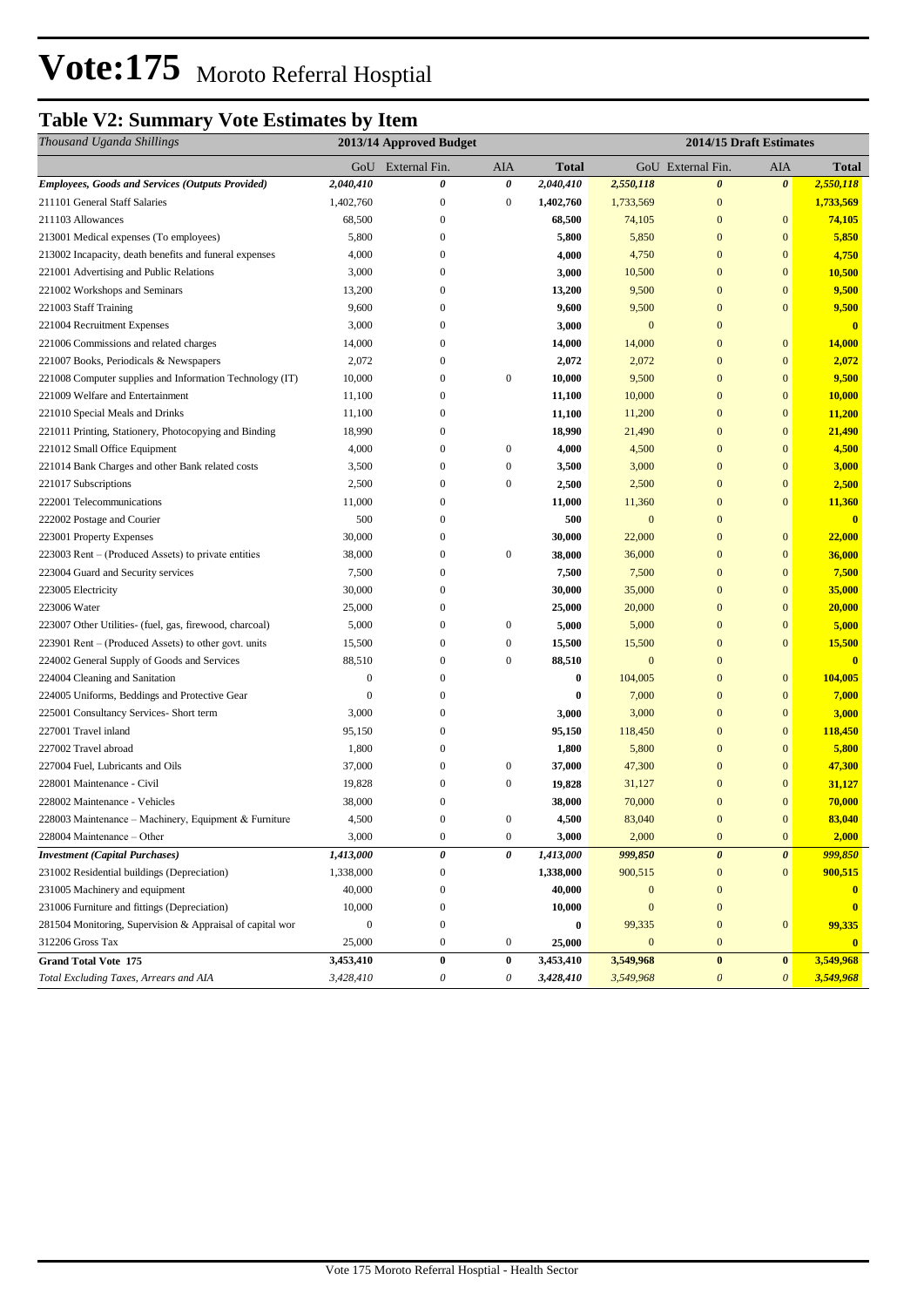# **Vote:175** Moroto Referral Hosptial

# **Table V3: Detailed Estimates by Vote Function, Cost Centre, Output and Item**

### *Vote Function 0856 Regional Referral Hospital Services*

#### *Recurrent Budget Estimates*

#### **Programme 01 Moroto Referral Hosptial Services**

| Thousand Uganda Shillings                                         |                  | 2013/14 Approved Budget |                  |              |                       |                  | 2014/15 Draft Estimates |                         |
|-------------------------------------------------------------------|------------------|-------------------------|------------------|--------------|-----------------------|------------------|-------------------------|-------------------------|
| <b>Outputs Provided</b>                                           | Wage             | Non-Wage                | AIA              | <b>Total</b> | Wage                  | Non Wage         | AIA                     | <b>Total</b>            |
| Output:085601 Inpatient services                                  |                  |                         |                  |              |                       |                  |                         |                         |
| 211101 General Staff Salaries                                     | 610,879          | $\mathbf{0}$            | $\boldsymbol{0}$ | 610,879      | $\mathbf{0}$          | $\bf{0}$         | $\mathbf{0}$            | $\bf{0}$                |
| 211103 Allowances                                                 | $\boldsymbol{0}$ | 35,200                  | $\boldsymbol{0}$ | 35,200       | $\boldsymbol{0}$      | 35,200           | $\boldsymbol{0}$        | 35,200                  |
| 213001 Medical expenses (To employees)                            | $\boldsymbol{0}$ | 1,000                   | $\boldsymbol{0}$ | 1,000        | $\mathbf{0}$          | 1,000            | $\mathbf{0}$            | 1,000                   |
| 213002 Incapacity, death benefits and funeral e                   | $\boldsymbol{0}$ | 1,000                   | $\boldsymbol{0}$ | 1,000        | $\mathbf{0}$          | 1,000            | $\mathbf{0}$            | 1,000                   |
| 221002 Workshops and Seminars                                     | $\boldsymbol{0}$ | 2,100                   | $\boldsymbol{0}$ | 2,100        | $\mathbf{0}$          | 3,000            | $\mathbf{0}$            | 3,000                   |
| 221003 Staff Training                                             | $\boldsymbol{0}$ | 3,000                   | $\boldsymbol{0}$ | 3,000        | $\mathbf{0}$          | 2,000            | $\mathbf{0}$            | 2,000                   |
| 221008 Computer supplies and Information Tec                      | $\boldsymbol{0}$ | 2,000                   | $\boldsymbol{0}$ | 2,000        | $\mathbf{0}$          | 3,000            | $\mathbf{0}$            | 3,000                   |
| 221009 Welfare and Entertainment                                  | $\boldsymbol{0}$ | 3,000                   | $\boldsymbol{0}$ | 3,000        | $\mathbf{0}$          | 10,000           | $\boldsymbol{0}$        | 10,000                  |
| 221010 Special Meals and Drinks                                   | $\boldsymbol{0}$ | 3,000                   | $\boldsymbol{0}$ | 3,000        | $\mathbf{0}$          | 5,000            | $\mathbf{0}$            | 5,000                   |
| 221011 Printing, Stationery, Photocopying and                     | $\boldsymbol{0}$ | 5,000                   | $\boldsymbol{0}$ | 5,000        | $\boldsymbol{0}$      | 5,000            | $\mathbf{0}$            | 5,000                   |
| 221012 Small Office Equipment                                     | $\boldsymbol{0}$ | 1,000                   | $\boldsymbol{0}$ | 1,000        | $\mathbf{0}$          | $\bf{0}$         | $\mathbf{0}$            | $\overline{\mathbf{0}}$ |
| 221017 Subscriptions                                              | $\boldsymbol{0}$ | 500                     | $\boldsymbol{0}$ | 500          | $\mathbf{0}$          | 1,500            | $\mathbf{0}$            | 1,500                   |
| 222001 Telecommunications                                         | $\boldsymbol{0}$ | 2,000                   | $\boldsymbol{0}$ | 2,000        | $\mathbf{0}$          | 5,000            | $\mathbf{0}$            | 5,000                   |
| 223001 Property Expenses                                          | $\boldsymbol{0}$ | 10,200                  | $\boldsymbol{0}$ | 10,200       | $\mathbf{0}$          | 6,000            | $\mathbf{0}$            | 6,000                   |
| 223003 Rent – (Produced Assets) to private enti                   | $\boldsymbol{0}$ | 20,000                  | $\boldsymbol{0}$ | 20,000       | $\mathbf{0}$          | 20,000           | $\mathbf{0}$            | 20,000                  |
| 223007 Other Utilities- (fuel, gas, firewood, cha                 | $\boldsymbol{0}$ | 2,000                   | $\boldsymbol{0}$ | 2,000        | $\mathbf{0}$          | 3,000            | $\mathbf{0}$            | 3,000                   |
| 224002 General Supply of Goods and Services                       | $\boldsymbol{0}$ | 43,200                  | $\boldsymbol{0}$ | 43,200       | $\mathbf{0}$          | $\bf{0}$         | $\mathbf{0}$            | $\mathbf{0}$            |
| 224004 Cleaning and Sanitation                                    | $\boldsymbol{0}$ | $\boldsymbol{0}$        | $\boldsymbol{0}$ | $\bf{0}$     | $\mathbf{0}$          | 39,300           | $\boldsymbol{0}$        | 39,300                  |
| 224005 Uniforms, Beddings and Protective Gea                      | $\boldsymbol{0}$ | $\boldsymbol{0}$        | $\boldsymbol{0}$ | $\bf{0}$     | $\mathbf{0}$          | 4,000            | $\mathbf{0}$            | 4,000                   |
| 227001 Travel inland                                              | $\boldsymbol{0}$ | 31,400                  | $\boldsymbol{0}$ | 31,400       | $\boldsymbol{0}$      | 22,000           | $\boldsymbol{0}$        | 22,000                  |
| 227004 Fuel, Lubricants and Oils                                  | $\boldsymbol{0}$ | $\boldsymbol{0}$        | $\boldsymbol{0}$ | $\bf{0}$     | $\mathbf{0}$          | 13,300           | $\boldsymbol{0}$        | 13,300                  |
| 228001 Maintenance - Civil                                        | $\boldsymbol{0}$ | 4,900                   | $\boldsymbol{0}$ | 4,900        | $\mathbf{0}$          | 17,000           | $\boldsymbol{0}$        | 17,000                  |
| 228002 Maintenance - Vehicles                                     | $\boldsymbol{0}$ | $\mathbf{0}$            | $\boldsymbol{0}$ | $\bf{0}$     | $\mathbf{0}$          | 27,000           | $\boldsymbol{0}$        | 27,000                  |
| 228003 Maintenance - Machinery, Equipment                         | $\boldsymbol{0}$ | 500                     | $\boldsymbol{0}$ | 500          | $\boldsymbol{0}$      | 500              | $\mathbf{0}$            | 500                     |
| 228004 Maintenance – Other                                        | $\boldsymbol{0}$ | 1,000                   | $\boldsymbol{0}$ | 1,000        | $\boldsymbol{0}$      | 1,000            | $\boldsymbol{0}$        | 1,000                   |
| Total Cost of Output 085601:                                      | 610,879          | 172,000                 | 0                | 782,879      | $\boldsymbol{\theta}$ | 224,800          | $\boldsymbol{\theta}$   | 224,800                 |
| Output:085602 Outpatient services                                 |                  |                         |                  |              |                       |                  |                         |                         |
| 211101 General Staff Salaries                                     | 261,060          | $\boldsymbol{0}$        | $\boldsymbol{0}$ | 261,060      | $\boldsymbol{0}$      | $\bf{0}$         | $\mathbf{0}$            | $\bf{0}$                |
| 211103 Allowances                                                 | $\boldsymbol{0}$ | 12,400                  | $\boldsymbol{0}$ | 12,400       | $\boldsymbol{0}$      | 10,400           | $\boldsymbol{0}$        | 10,400                  |
| 213001 Medical expenses (To employees)                            | $\boldsymbol{0}$ | 1,200                   | $\boldsymbol{0}$ | 1,200        | $\mathbf{0}$          | 800              | $\mathbf{0}$            | 800                     |
| 213002 Incapacity, death benefits and funeral e                   | $\boldsymbol{0}$ | 1,000                   | $\boldsymbol{0}$ | 1,000        | $\mathbf{0}$          | 1,000            | $\mathbf{0}$            | 1,000                   |
| 221002 Workshops and Seminars                                     | $\boldsymbol{0}$ | 3,400                   | $\boldsymbol{0}$ | 3,400        | $\mathbf{0}$          | $\boldsymbol{0}$ | $\mathbf{0}$            | $\mathbf{0}$            |
| 221003 Staff Training                                             | $\boldsymbol{0}$ | 1,600                   | $\boldsymbol{0}$ | 1,600        | $\mathbf{0}$          | 1,000            | $\boldsymbol{0}$        | 1,000                   |
| 221008 Computer supplies and Information Tec                      | $\mathbf{0}$     | 1,000                   | $\mathbf{0}$     | 1,000        | $\mathbf{0}$          | 2,000            | $\overline{0}$          | 2,000                   |
| 221009 Welfare and Entertainment                                  | $\boldsymbol{0}$ | 2,400                   | $\boldsymbol{0}$ | 2,400        | $\boldsymbol{0}$      | $\boldsymbol{0}$ | $\boldsymbol{0}$        | $\mathbf{0}$            |
| 221010 Special Meals and Drinks                                   | $\boldsymbol{0}$ | 2,800                   | $\boldsymbol{0}$ | 2,800        | $\boldsymbol{0}$      | 3,000            | $\bf{0}$                | 3,000                   |
| 221011 Printing, Stationery, Photocopying and                     | $\boldsymbol{0}$ | 3,800                   | $\boldsymbol{0}$ | 3,800        | $\boldsymbol{0}$      | 4,000            | $\bf{0}$                | 4,000                   |
| 221012 Small Office Equipment                                     | $\boldsymbol{0}$ | 200                     | $\boldsymbol{0}$ | 200          | $\boldsymbol{0}$      | $\bf{0}$         | $\boldsymbol{0}$        | $\mathbf{0}$            |
| 221017 Subscriptions                                              | $\boldsymbol{0}$ | $\mathbf{0}$            | $\boldsymbol{0}$ | $\bf{0}$     | $\boldsymbol{0}$      | 1,000            | $\bf{0}$                | <b>1,000</b>            |
| 222001 Telecommunications                                         | $\boldsymbol{0}$ | 2,000                   | $\boldsymbol{0}$ | 2,000        | $\boldsymbol{0}$      | 2,000            | $\bf{0}$                | 2,000                   |
| 223001 Property Expenses                                          | $\boldsymbol{0}$ | 6,000                   | $\boldsymbol{0}$ | 6,000        | $\boldsymbol{0}$      | 7,000            | $\boldsymbol{0}$        | 7,000                   |
| 223003 Rent – (Produced Assets) to private enti                   | $\boldsymbol{0}$ | 8,000                   | $\boldsymbol{0}$ | 8,000        | $\boldsymbol{0}$      | 10,000           | $\mathbf{0}$            | 10,000                  |
| 223007 Other Utilities- (fuel, gas, firewood, cha                 | $\boldsymbol{0}$ | 1,000                   | $\boldsymbol{0}$ | 1,000        | $\boldsymbol{0}$      | 2,000            | $\mathbf{0}$            | 2,000                   |
| 224002 General Supply of Goods and Services                       | $\boldsymbol{0}$ | 19,200                  | $\boldsymbol{0}$ | 19,200       | $\boldsymbol{0}$      | $\bf{0}$         | $\boldsymbol{0}$        | $\mathbf{0}$            |
| 224004 Cleaning and Sanitation                                    | $\boldsymbol{0}$ | $\mathbf{0}$            | $\boldsymbol{0}$ | $\bf{0}$     | $\boldsymbol{0}$      | 34,000           | $\mathbf{0}$            | 34,000                  |
| 227001 Travel inland                                              | $\boldsymbol{0}$ | 12,000                  | $\boldsymbol{0}$ | 12,000       | $\boldsymbol{0}$      | 10,000           | $\mathbf{0}$            | 10,000                  |
| 227004 Fuel, Lubricants and Oils                                  | $\boldsymbol{0}$ | 10,000                  | $\boldsymbol{0}$ | 10,000       | $\boldsymbol{0}$      | 10,000           | $\mathbf{0}$            | 10,000                  |
| 228001 Maintenance - Civil                                        | $\boldsymbol{0}$ | 4,000                   | $\boldsymbol{0}$ | 4,000        | $\boldsymbol{0}$      | 5,000            | $\mathbf{0}$            | 5,000                   |
| 228003 Maintenance - Machinery, Equipment                         | $\boldsymbol{0}$ | 1,000                   | $\boldsymbol{0}$ | 1,000        | $\mathbf{0}$          | 1,000            | $\mathbf{0}$            | 1,000                   |
| 228004 Maintenance - Other                                        | $\boldsymbol{0}$ | 1,000                   | $\boldsymbol{0}$ | 1,000        | $\mathbf{0}$          | 1,000            | $\boldsymbol{0}$        | 1,000                   |
| Total Cost of Output 085602:<br>Output:085604 Diagnostic services | 261,060          | 94,000                  | 0                | 355,060      | 0                     | 105,200          | 0                       | 105,200                 |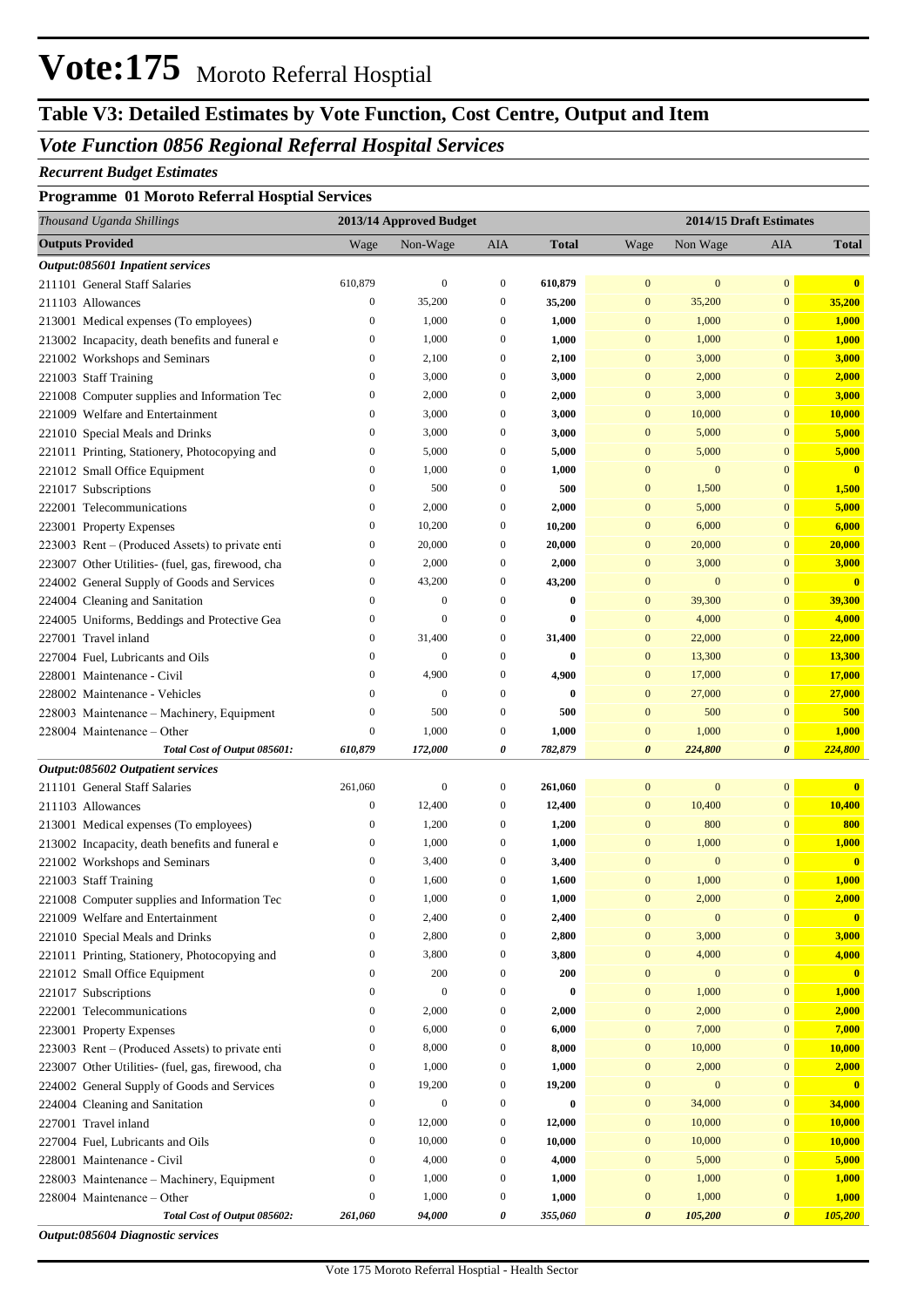# **Vote:175** Moroto Referral Hosptial

## **Table V3: Detailed Estimates by Vote Function, Cost Centre, Output and Item**

## *Vote Function 0856 Regional Referral Hospital Services*

**Programme 01 Moroto Referral Hosptial Services**

|              | Thousand Uganda Shillings                              |                  | 2013/14 Approved Budget |                  |              |                       | 2014/15 Draft Estimates |                       |                         |
|--------------|--------------------------------------------------------|------------------|-------------------------|------------------|--------------|-----------------------|-------------------------|-----------------------|-------------------------|
|              | <b>Outputs Provided</b>                                | Wage             | Non-Wage                | AIA              | <b>Total</b> | Wage                  | Non Wage                | AIA                   | Total                   |
|              | 211101 General Staff Salaries                          | 69,616           | $\boldsymbol{0}$        | $\boldsymbol{0}$ | 69,616       | $\boldsymbol{0}$      | $\mathbf{0}$            | $\boldsymbol{0}$      | $\bullet$               |
|              | 211103 Allowances                                      | $\boldsymbol{0}$ | 5,800                   | $\boldsymbol{0}$ | 5,800        | $\boldsymbol{0}$      | 5,800                   | $\mathbf{0}$          | 5,800                   |
|              | 213001 Medical expenses (To employees)                 | $\mathbf{0}$     | 800                     | $\boldsymbol{0}$ | 800          | $\boldsymbol{0}$      | 800                     | $\mathbf{0}$          | 800                     |
|              | 213002 Incapacity, death benefits and funeral e        | $\boldsymbol{0}$ | 600                     | $\boldsymbol{0}$ | 600          | $\mathbf{0}$          | 500                     | $\mathbf{0}$          | 500                     |
|              | 221002 Workshops and Seminars                          | $\boldsymbol{0}$ | 2,000                   | $\boldsymbol{0}$ | 2,000        | $\mathbf{0}$          | $\mathbf{0}$            | $\mathbf{0}$          | $\overline{\mathbf{0}}$ |
|              | 221003 Staff Training                                  | $\boldsymbol{0}$ | $\mathbf{0}$            | $\boldsymbol{0}$ | $\bf{0}$     | $\bf{0}$              | 1,000                   | $\mathbf{0}$          | 1,000                   |
|              | 221008 Computer supplies and Information Tec           | $\boldsymbol{0}$ | 1,000                   | $\boldsymbol{0}$ | 1,000        | $\bf{0}$              | 1,000                   | $\mathbf{0}$          | 1,000                   |
|              | 221009 Welfare and Entertainment                       | $\boldsymbol{0}$ | 1,400                   | $\boldsymbol{0}$ | 1,400        | $\bf{0}$              | $\mathbf{0}$            | $\bf{0}$              | $\mathbf{0}$            |
|              | 221010 Special Meals and Drinks                        | $\boldsymbol{0}$ | 1,400                   | $\boldsymbol{0}$ | 1,400        | $\mathbf{0}$          | $\mathbf{0}$            | $\mathbf{0}$          | $\overline{\mathbf{0}}$ |
|              | 221011 Printing, Stationery, Photocopying and          | $\boldsymbol{0}$ | 1,400                   | $\boldsymbol{0}$ | 1,400        | $\bf{0}$              | 1,400                   | $\mathbf{0}$          | 1,400                   |
|              | 221012 Small Office Equipment                          | $\boldsymbol{0}$ | 200                     | $\boldsymbol{0}$ | 200          | $\bf{0}$              | $\mathbf{0}$            | $\mathbf{0}$          | $\mathbf{0}$            |
|              | 222001 Telecommunications                              | $\boldsymbol{0}$ | 2,000                   | $\boldsymbol{0}$ | 2,000        | $\mathbf{0}$          | $\mathbf{0}$            | $\mathbf{0}$          | $\mathbf{0}$            |
|              | 223001 Property Expenses                               | $\boldsymbol{0}$ | 3,000                   | $\boldsymbol{0}$ | 3,000        | $\mathbf{0}$          | $\mathbf{0}$            | $\mathbf{0}$          | $\mathbf{0}$            |
|              | 223003 Rent – (Produced Assets) to private enti        | $\boldsymbol{0}$ | 4,000                   | $\boldsymbol{0}$ | 4,000        | $\mathbf{0}$          | $\mathbf{0}$            | $\overline{0}$        | $\mathbf{0}$            |
|              | 223007 Other Utilities- (fuel, gas, firewood, cha      | $\boldsymbol{0}$ | 1,000                   | $\boldsymbol{0}$ | 1,000        | $\mathbf{0}$          | $\mathbf{0}$            | $\bf{0}$              | $\overline{\mathbf{0}}$ |
|              | 223901 Rent – (Produced Assets) to other govt.         | $\boldsymbol{0}$ | $\mathbf{0}$            | $\boldsymbol{0}$ | $\bf{0}$     | $\mathbf{0}$          | 15,500                  | $\mathbf{0}$          | 15,500                  |
|              | 224002 General Supply of Goods and Services            | $\boldsymbol{0}$ | 4,000                   | $\boldsymbol{0}$ | 4,000        | $\mathbf{0}$          | $\mathbf{0}$            | $\bf{0}$              | $\bf{0}$                |
|              | 224005 Uniforms, Beddings and Protective Gea           | $\boldsymbol{0}$ | $\mathbf{0}$            | $\boldsymbol{0}$ | $\bf{0}$     | $\bf{0}$              | 1,000                   | $\mathbf{0}$          | 1,000                   |
|              | 227001 Travel inland                                   | $\boldsymbol{0}$ | 7,150                   | $\boldsymbol{0}$ | 7,150        | $\mathbf{0}$          | 9,150                   | $\mathbf{0}$          | 9,150                   |
|              | 227004 Fuel, Lubricants and Oils                       | $\boldsymbol{0}$ | 12,000                  | $\boldsymbol{0}$ | 12,000       | $\mathbf{0}$          | 12,000                  | $\mathbf{0}$          | 12,000                  |
|              | 228003 Maintenance - Machinery, Equipment              | $\boldsymbol{0}$ | 3,000                   | $\boldsymbol{0}$ | 3,000        | $\bf{0}$              | 3,000                   | $\mathbf{0}$          | 3,000                   |
|              | Total Cost of Output 085604:                           | 69,616           | 50,750                  | 0                | 120,366      | $\boldsymbol{\theta}$ | 51,150                  | $\boldsymbol{\theta}$ | 51,150                  |
|              | Output:085605 Hospital Management and support services |                  |                         |                  |              |                       |                         |                       |                         |
|              | 211101 General Staff Salaries                          | 417,695          | $\mathbf{0}$            | $\mathbf{0}$     | 417,695      | 1,733,569             | $\boldsymbol{0}$        | $\boldsymbol{0}$      | 1,733,569               |
|              | 211103 Allowances                                      | $\boldsymbol{0}$ | 11,600                  | $\boldsymbol{0}$ | 11,600       | $\boldsymbol{0}$      | 13,600                  | $\mathbf{0}$          | 13,600                  |
|              | 213001 Medical expenses (To employees)                 | $\boldsymbol{0}$ | 2,400                   | $\boldsymbol{0}$ | 2,400        | $\bf{0}$              | 1,000                   | $\mathbf{0}$          | 1,000                   |
|              | 213002 Incapacity, death benefits and funeral e        | $\boldsymbol{0}$ | 1,000                   | $\boldsymbol{0}$ | 1,000        | $\bf{0}$              | 1,000                   | $\mathbf{0}$          | 1,000                   |
|              | 221001 Advertising and Public Relations                | $\boldsymbol{0}$ | 3,000                   | $\boldsymbol{0}$ | 3,000        | $\bf{0}$              | 7,500                   | $\mathbf{0}$          | 7,500                   |
|              | 221002 Workshops and Seminars                          | $\boldsymbol{0}$ | 4,600                   | $\boldsymbol{0}$ | 4,600        | $\bf{0}$              | 5,000                   | $\mathbf{0}$          | 5,000                   |
|              | 221003 Staff Training                                  | $\boldsymbol{0}$ | 4,000                   | $\boldsymbol{0}$ | 4,000        | $\bf{0}$              | $\mathbf{0}$            | $\overline{0}$        | $\mathbf{0}$            |
|              | 221004 Recruitment Expenses                            | $\boldsymbol{0}$ | 3,000                   | $\boldsymbol{0}$ | 3,000        | $\bf{0}$              | $\mathbf{0}$            | $\bf{0}$              | $\overline{\mathbf{0}}$ |
|              | 221006 Commissions and related charges                 | $\boldsymbol{0}$ | 14,000                  | $\boldsymbol{0}$ | 14,000       | $\bf{0}$              | 14,000                  | $\mathbf{0}$          | 14,000                  |
|              | 221007 Books, Periodicals & Newspapers                 | $\boldsymbol{0}$ | 2,072                   | $\boldsymbol{0}$ | 2,072        | $\bf{0}$              | 2,072                   | $\mathbf{0}$          | 2,072                   |
|              | 221008 Computer supplies and Information Tec           | $\boldsymbol{0}$ | 5,000                   | $\boldsymbol{0}$ | 5,000        | $\bf{0}$              | 3,000                   | $\mathbf{0}$          | 3,000                   |
|              | 221009 Welfare and Entertainment                       | 0                | 3,400                   | 0                | 3,400        | $\mathbf{0}$          | $\mathbf{0}$            | $\bf{0}$              | $\mathbf{0}$            |
|              | 221010 Special Meals and Drinks                        | $\boldsymbol{0}$ | 3,200                   | $\boldsymbol{0}$ | 3,200        | $\boldsymbol{0}$      | 3,200                   | $\mathbf{0}$          | 3,200                   |
|              | 221011 Printing, Stationery, Photocopying and          | $\boldsymbol{0}$ | 6,090                   | 0                | 6,090        | $\bf{0}$              | 6,090                   | $\bf{0}$              | 6,090                   |
|              | 221012 Small Office Equipment                          | $\boldsymbol{0}$ | 2,400                   | 0                | 2,400        | $\bf{0}$              | 4,000                   | $\bf{0}$              | 4,000                   |
|              | 221014 Bank Charges and other Bank related c           | $\boldsymbol{0}$ | 3,000                   | 0                | 3,000        | $\bf{0}$              | 3,000                   | $\overline{0}$        | 3,000                   |
|              | 221017 Subscriptions                                   | $\boldsymbol{0}$ | 2,000                   | 0                | 2,000        | $\bf{0}$              | $\mathbf{0}$            | $\mathbf{0}$          | $\overline{\mathbf{0}}$ |
|              | 222001 Telecommunications                              | $\boldsymbol{0}$ | 3,000                   | 0                | 3,000        | $\boldsymbol{0}$      | 3,000                   | $\mathbf{0}$          | 3,000                   |
|              | 222002 Postage and Courier                             | $\boldsymbol{0}$ | 500                     | 0                | 500          | $\bf{0}$              | $\mathbf{0}$            | $\bf{0}$              | $\mathbf{0}$            |
|              | 223001 Property Expenses                               | $\boldsymbol{0}$ | 8,800                   | 0                | 8,800        | $\mathbf{0}$          | 9,000                   | $\mathbf{0}$          | 9,000                   |
|              | 223003 Rent – (Produced Assets) to private enti        | $\boldsymbol{0}$ | 6,000                   | 0                | 6,000        | $\bf{0}$              | 6,000                   | $\bf{0}$              | 6,000                   |
|              | 223004 Guard and Security services                     | $\boldsymbol{0}$ | 7,500                   | 0                | 7,500        | $\bf{0}$              | 7,500                   | $\bf{0}$              | 7,500                   |
|              | 223005 Electricity                                     | $\boldsymbol{0}$ | 30,000                  | 0                | 30,000       | $\bf{0}$              | 35,000                  | $\bf{0}$              | 35,000                  |
| 223006 Water |                                                        | $\boldsymbol{0}$ | 25,000                  | 0                | 25,000       | $\bf{0}$              | 20,000                  | $\bf{0}$              | 20,000                  |
|              | 224002 General Supply of Goods and Services            | $\boldsymbol{0}$ | 22,110                  | 0                | 22,110       | $\bf{0}$              | $\mathbf{0}$            | $\bf{0}$              | $\mathbf{0}$            |
|              | 224004 Cleaning and Sanitation                         | $\boldsymbol{0}$ | $\boldsymbol{0}$        | 0                | 0            | $\bf{0}$              | 24,000                  | $\mathbf{0}$          | 24,000                  |
|              | 225001 Consultancy Services- Short term                | $\boldsymbol{0}$ | 3,000                   | $\boldsymbol{0}$ | 3,000        | $\bf{0}$              | 3,000                   | $\bf{0}$              | 3,000                   |
|              | 227001 Travel inland                                   | $\boldsymbol{0}$ | 41,600                  | 0                | 41,600       | $\bf{0}$              | 37,000                  | $\mathbf{0}$          | 37,000                  |
|              | 227002 Travel abroad                                   | $\boldsymbol{0}$ | 1,800                   | 0                | 1,800        | $\bf{0}$              | 5,800                   | $\bf{0}$              | 5,800                   |
|              | 227004 Fuel, Lubricants and Oils                       | $\boldsymbol{0}$ | 15,000                  | $\boldsymbol{0}$ | 15,000       | $\bf{0}$              | 12,000                  | $\mathbf{0}$          | 12,000                  |
|              | 228001 Maintenance - Civil                             | $\boldsymbol{0}$ | 8,928                   | $\boldsymbol{0}$ | 8,928        | $\bf{0}$              | 9,127                   | $\bf{0}$              | 9,127                   |
|              | 228002 Maintenance - Vehicles                          | $\boldsymbol{0}$ | 38,000                  | $\boldsymbol{0}$ | 38,000       | $\bf{0}$              | 30,000                  | $\bf{0}$              | 30,000                  |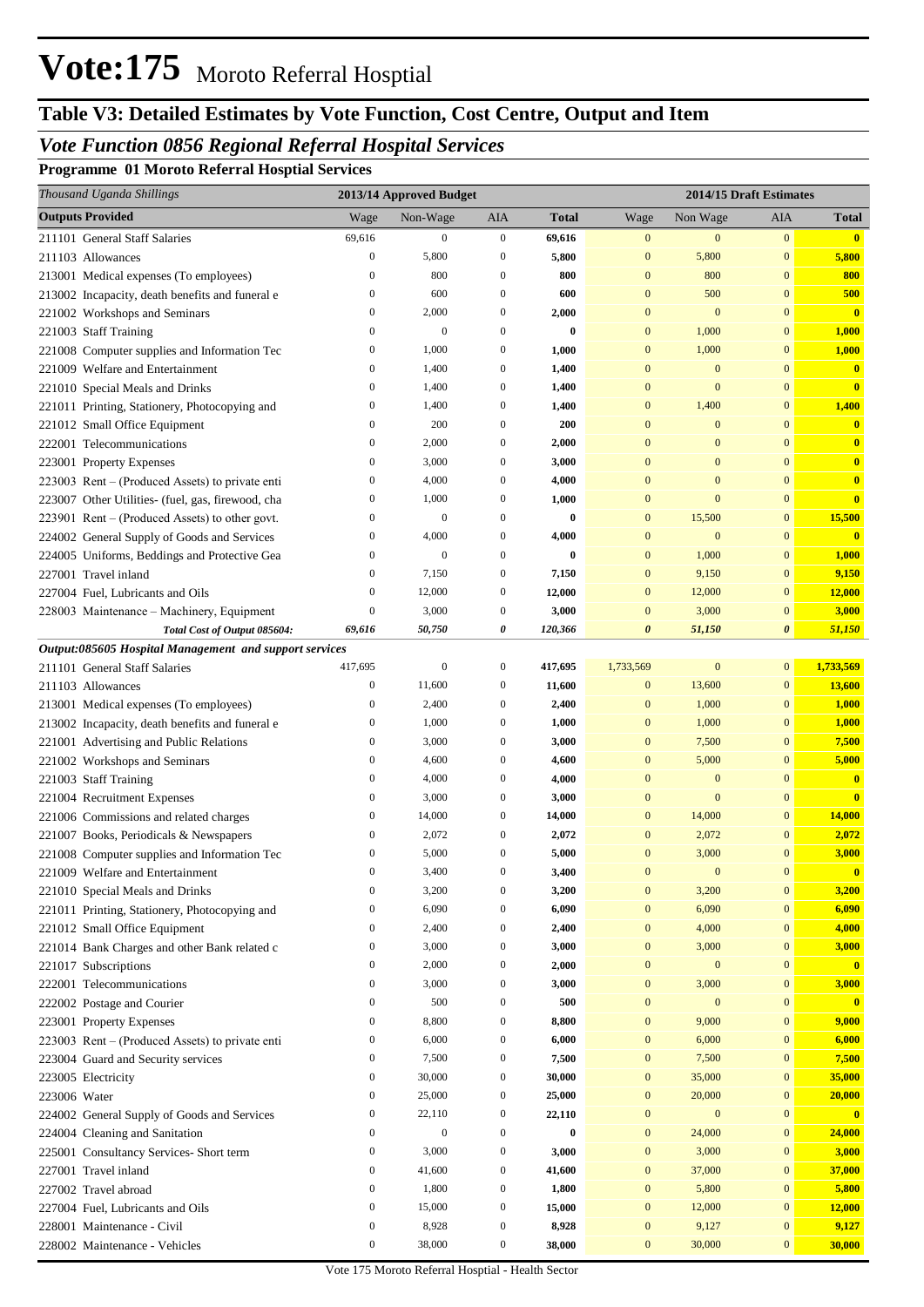## **Table V3: Detailed Estimates by Vote Function, Cost Centre, Output and Item**

### *Vote Function 0856 Regional Referral Hospital Services*

**Programme 01 Moroto Referral Hosptial Services**

| Thousand Uganda Shillings                            |                  | 2013/14 Approved Budget |                  |              |                       | 2014/15 Draft Estimates |                       |                         |
|------------------------------------------------------|------------------|-------------------------|------------------|--------------|-----------------------|-------------------------|-----------------------|-------------------------|
| <b>Outputs Provided</b>                              | Wage             | Non-Wage                | <b>AIA</b>       | <b>Total</b> | Wage                  | Non Wage                | <b>AIA</b>            | <b>Total</b>            |
| 228003 Maintenance - Machinery, Equipment            | $\boldsymbol{0}$ | $\boldsymbol{0}$        | $\boldsymbol{0}$ | $\bf{0}$     | $\overline{0}$        | 5,000                   | $\mathbf{0}$          | 5,000                   |
| 228004 Maintenance – Other                           | $\overline{0}$   | 1,000                   | $\boldsymbol{0}$ | 1,000        | $\overline{0}$        | $\mathbf{0}$            | $\mathbf{0}$          | $\overline{\mathbf{0}}$ |
| Total Cost of Output 085605:                         | 417,695          | 283,000                 | 0                | 700,695      | 1,733,569             | 269,889                 | 0                     | 2,003,458               |
| Output:085606 Prevention and rehabilitation services |                  |                         |                  |              |                       |                         |                       |                         |
| 211101 General Staff Salaries                        | 43,510           | $\overline{0}$          | $\mathbf{0}$     | 43,510       | $\overline{0}$        | $\mathbf{0}$            | $\overline{0}$        | $\mathbf{0}$            |
| 211103 Allowances                                    | $\boldsymbol{0}$ | 3,500                   | $\mathbf{0}$     | 3,500        | $\mathbf{0}$          | 2,200                   | $\mathbf{0}$          | 2,200                   |
| 213001 Medical expenses (To employees)               | $\mathbf{0}$     | 400                     | $\mathbf{0}$     | 400          | $\overline{0}$        | 250                     | $\overline{0}$        | <b>250</b>              |
| 213002 Incapacity, death benefits and funeral e      | $\mathbf{0}$     | 400                     | $\mathbf{0}$     | 400          | $\mathbf{0}$          | 250                     | $\overline{0}$        | 250                     |
| 221002 Workshops and Seminars                        | $\mathbf{0}$     | 1,100                   | $\mathbf{0}$     | 1,100        | $\mathbf{0}$          | $\mathbf{0}$            | $\overline{0}$        | $\mathbf{0}$            |
| 221003 Staff Training                                | $\mathbf{0}$     | 1,000                   | $\mathbf{0}$     | 1,000        | $\overline{0}$        | 500                     | $\overline{0}$        | 500                     |
| 221008 Computer supplies and Information Tec         | 0                | 1,000                   | 0                | 1,000        | $\mathbf{0}$          | 500                     | $\mathbf{0}$          | 500                     |
| 221009 Welfare and Entertainment                     | $\mathbf{0}$     | 900                     | $\mathbf{0}$     | 900          | $\mathbf{0}$          | $\overline{0}$          | $\overline{0}$        | $\mathbf{0}$            |
| 221010 Special Meals and Drinks                      | $\boldsymbol{0}$ | 700                     | $\boldsymbol{0}$ | 700          | $\mathbf{0}$          | $\mathbf{0}$            | $\mathbf{0}$          | $\bf{0}$                |
| 221011 Printing, Stationery, Photocopying and        | $\mathbf{0}$     | 1,200                   | 0                | 1,200        | $\bf{0}$              | 1,000                   | $\mathbf{0}$          | 1,000                   |
| 221012 Small Office Equipment                        | $\mathbf{0}$     | 200                     | $\mathbf{0}$     | 200          | $\mathbf{0}$          | $\overline{0}$          | $\overline{0}$        | $\bf{0}$                |
| 221014 Bank Charges and other Bank related c         | $\boldsymbol{0}$ | 500                     | $\mathbf{0}$     | 500          | $\mathbf{0}$          | $\mathbf{0}$            | $\mathbf{0}$          | $\bf{0}$                |
| 222001 Telecommunications                            | $\mathbf{0}$     | 2,000                   | $\mathbf{0}$     | 2,000        | $\overline{0}$        | $\mathbf{0}$            | $\overline{0}$        | $\bf{0}$                |
| 223001 Property Expenses                             | $\boldsymbol{0}$ | 2,000                   | $\mathbf{0}$     | 2,000        | $\overline{0}$        | $\mathbf{0}$            | $\mathbf{0}$          | $\bf{0}$                |
| 223007 Other Utilities- (fuel, gas, firewood, cha    | $\boldsymbol{0}$ | 1,000                   | $\mathbf{0}$     | 1,000        | $\overline{0}$        | $\mathbf{0}$            | $\overline{0}$        | $\bf{0}$                |
| $223901$ Rent – (Produced Assets) to other govt.     | $\mathbf{0}$     | 15,500                  | $\mathbf{0}$     | 15,500       | $\overline{0}$        | $\overline{0}$          | $\overline{0}$        | $\mathbf{0}$            |
| 224004 Cleaning and Sanitation                       | $\mathbf{0}$     | $\mathbf{0}$            | $\mathbf{0}$     | $\bf{0}$     | $\mathbf{0}$          | 6,705                   | $\mathbf{0}$          | 6,705                   |
| 227001 Travel inland                                 | $\theta$         | $\Omega$                | $\mathbf{0}$     | $\bf{0}$     | $\mathbf{0}$          | 4,000                   | $\overline{0}$        | 4,000                   |
| 228001 Maintenance - Civil                           | $\mathbf{0}$     | 2,000                   | $\boldsymbol{0}$ | 2,000        | $\mathbf{0}$          | $\boldsymbol{0}$        | $\mathbf{0}$          | $\mathbf{0}$            |
| 228003 Maintenance - Machinery, Equipment            | $\mathbf{0}$     | $\Omega$                | $\Omega$         | $\bf{0}$     | $\mathbf{0}$          | 1,500                   | $\mathbf{0}$          | 1,500                   |
| Total Cost of Output 085606:                         | 43,510           | 33,400                  | 0                | 76,910       | $\theta$              | 16,905                  | $\boldsymbol{\theta}$ | 16,905                  |
| <b>Output:085607 Immunisation Services</b>           |                  |                         |                  |              |                       |                         |                       |                         |
| 211103 Allowances                                    | $\mathbf{0}$     | $\overline{0}$          | $\mathbf{0}$     | $\bf{0}$     | $\overline{0}$        | 6,905                   | $\overline{0}$        | 6,905                   |
| 221001 Advertising and Public Relations              | $\mathbf{0}$     | $\mathbf{0}$            | $\Omega$         | $\bf{0}$     | $\mathbf{0}$          | 3,000                   | $\mathbf{0}$          | 3,000                   |
| 221003 Staff Training                                | $\mathbf{0}$     | $\overline{0}$          | $\mathbf{0}$     | $\bf{0}$     | $\mathbf{0}$          | 5,000                   | $\overline{0}$        | 5,000                   |
| 221011 Printing, Stationery, Photocopying and        | $\mathbf{0}$     | $\overline{0}$          | $\mathbf{0}$     | $\bf{0}$     | $\overline{0}$        | 2,000                   | $\overline{0}$        | 2,000                   |
| Total Cost of Output 085607:                         | 0                | 0                       |                  | $\theta$     | $\boldsymbol{\theta}$ | 16,905                  | $\boldsymbol{\theta}$ | 16,905                  |
| <b>Total Cost of Outputs Provided</b>                | 1,402,760        | 633,150                 | $\bf{0}$         | 2,035,910    | 1,733,569             | 684,849                 | $\bf{0}$              | 2,418,418               |
| <b>Total Programme 01</b>                            | 1,402,760        | 633,150                 | $\bf{0}$         | 2,035,910    | 1,733,569             | 684,849                 | $\bf{0}$              | 2,418,418               |
| Total Excluding Arrears and AIA                      | 1,402,760        | 633,150                 | 0                | 2,035,910    | 1,733,569             | 684,849                 | $\theta$              | 2,418,418               |
| Programme 02 Moroto Referral Hospital Internal Audit |                  |                         |                  |              |                       |                         |                       |                         |

| Thousand Uganda Shillings                              |                | 2013/14 Approved Budget |              |              |                       |          | 2014/15 Draft Estimates | <b>Total</b><br>$\overline{0}$<br>1,000 |  |  |  |
|--------------------------------------------------------|----------------|-------------------------|--------------|--------------|-----------------------|----------|-------------------------|-----------------------------------------|--|--|--|
| <b>Outputs Provided</b>                                | Wage           | Non-Wage                | <b>AIA</b>   | <b>Total</b> | Wage                  | Non Wage | AIA                     |                                         |  |  |  |
| Output:085605 Hospital Management and support services |                |                         |              |              |                       |          |                         |                                         |  |  |  |
| 221011 Printing, Stationery, Photocopying and          |                | 1.500                   | $\Omega$     | 1.500        | $\Omega$              | 1.000    |                         |                                         |  |  |  |
| 227001 Travel inland                                   | $\overline{0}$ | 3.000                   | $\mathbf{0}$ | 3,000        | $\mathbf{0}$          | 6.000    | $\overline{0}$          | 6,000                                   |  |  |  |
| Total Cost of Output 085605:                           | 0              | 4,500                   |              | 4,500        | $\boldsymbol{\theta}$ | 7,000    | $\theta$                | 7,000                                   |  |  |  |
| <b>Total Cost of Outputs Provided</b>                  | 0              | 4.500                   |              | 4.500        | $\mathbf{0}$          | 7.000    | $\bf{0}$                | 7,000                                   |  |  |  |
| <b>Total Programme 02</b>                              | 0              | 4.500                   |              | 4.500        | $\mathbf{0}$          | 7.000    | $\mathbf{0}$            | 7,000                                   |  |  |  |
| <b>Total Excluding Arrears and AIA</b>                 | 0              | 4.500                   | 0            | 4,500        | $\theta$              | 7,000    | $\theta$                | 7,000                                   |  |  |  |

#### **Programme 03 Moroto Regional Maintenance**

| Thousand Uganda Shillings                              | 2013/14 Approved Budget |          |          |              |              | 2014/15 Draft Estimates |                |              |  |  |
|--------------------------------------------------------|-------------------------|----------|----------|--------------|--------------|-------------------------|----------------|--------------|--|--|
| <b>Outputs Provided</b>                                | Wage                    | Non-Wage | AIA      | <b>Total</b> | Wage         | Non Wage                | AIA            | <b>Total</b> |  |  |
| Output:085605 Hospital Management and support services |                         |          |          |              |              |                         |                |              |  |  |
| 213001 Medical expenses (To employees)                 |                         |          |          | 0            | $\Omega$     | 2.000                   | $\Omega$       | 2,000        |  |  |
| 213002 Incapacity, death benefits and funeral e        |                         |          |          | 0            | $\Omega$     | 1.000                   | $\Omega$       | 1.000        |  |  |
| 221002 Workshops and Seminars                          |                         |          | $\Omega$ | 0            | $\Omega$     | 1.500                   | $\overline{0}$ | 1,500        |  |  |
| 221011 Printing, Stationery, Photocopying and          |                         |          |          | 0            | $\Omega$     | 1,000                   | $\Omega$       | 1,000        |  |  |
| 221012 Small Office Equipment                          |                         |          |          | 0            | $\mathbf{0}$ | 500                     | $\Omega$       | 500          |  |  |